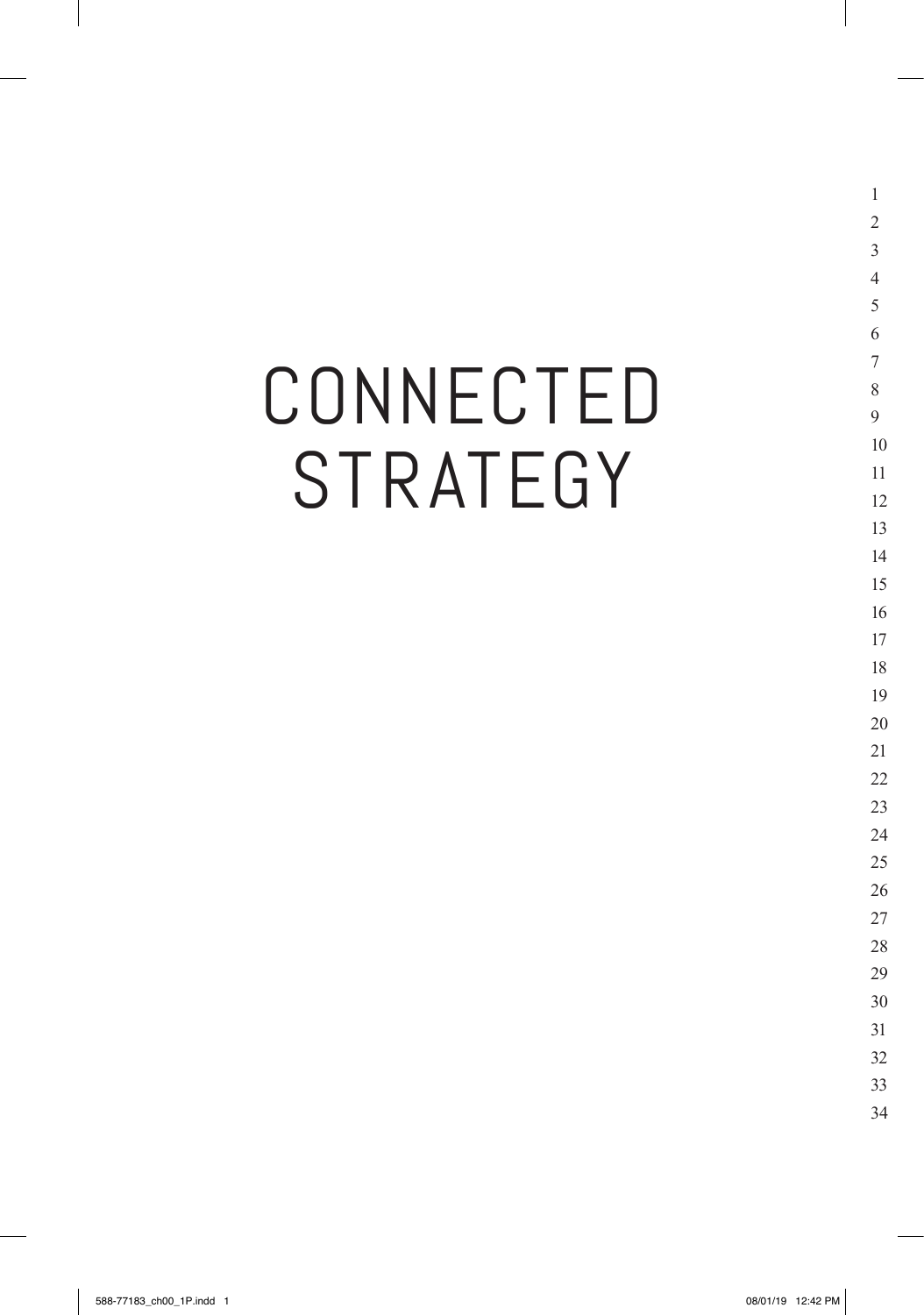$\overline{\phantom{a}}$ 

- 
- 
- 
- 
- 
- 
- 
- 
- 
- 
- 
- 
- 
- 
- 
- 
- 
- 
- 
- 
- 
- 
- 
- 
- 
- 
- 
- 
- 
-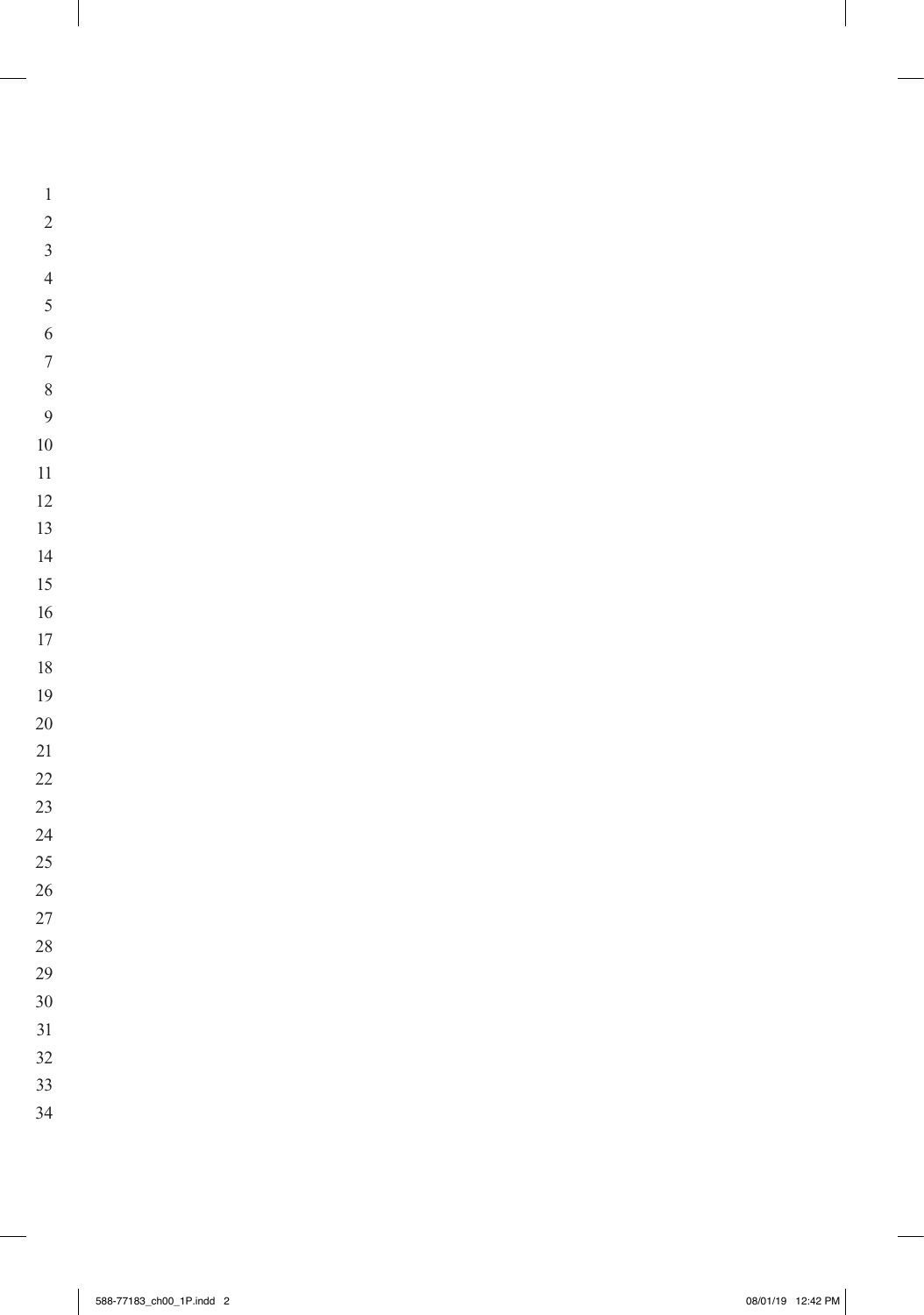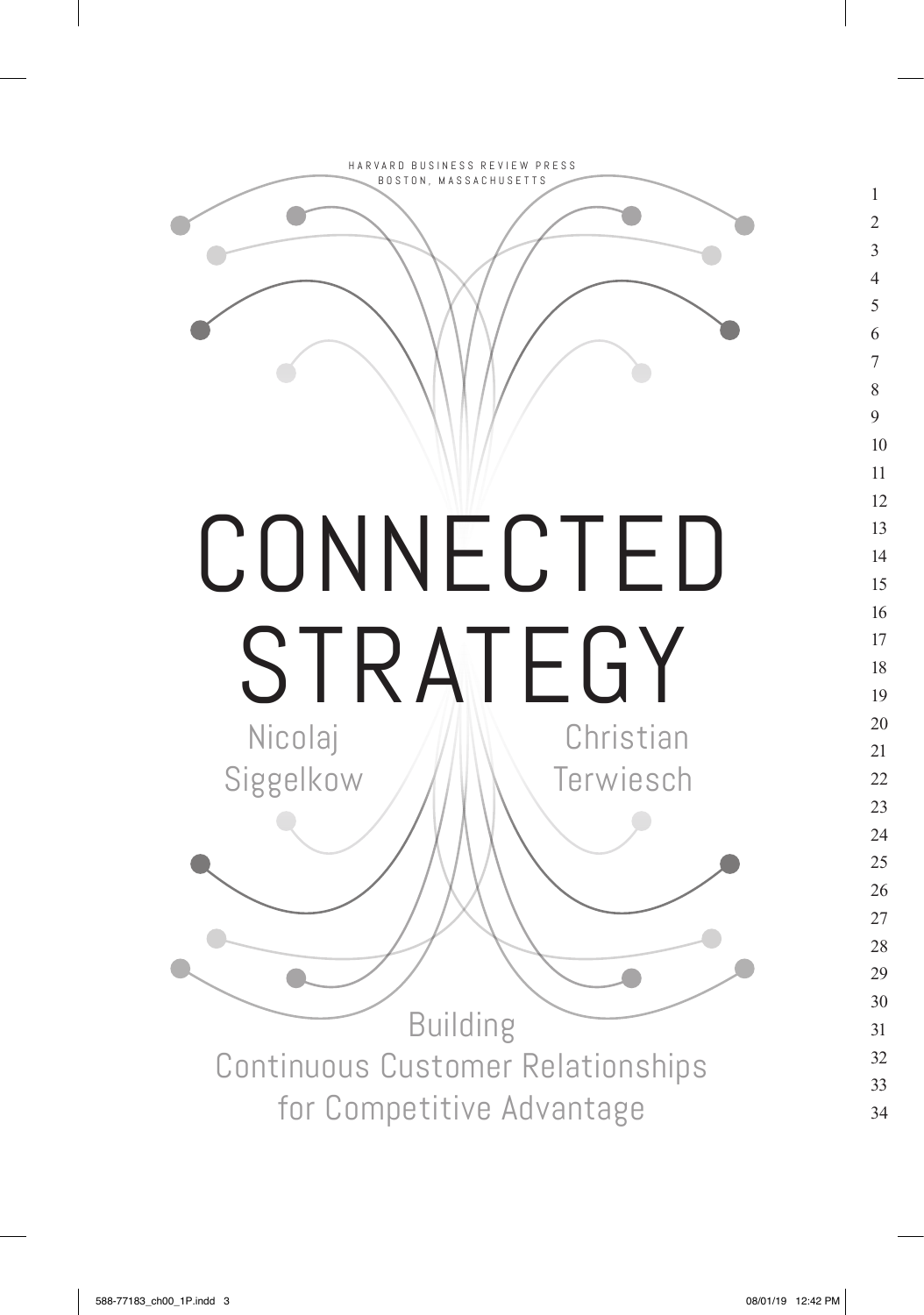#### **HBR Press Quantity Sales Discounts** Harvard Business Review Press titles are available at significant quantity discounts when purchased in bulk for client gifts, sales promotions, and premiums. Special editions, including books with corporate logos, customized covers, and letters from the company or CEO printed in the front matter, as well as excerpts of existing books, can also be created in large quantities for special needs. For details and discount information for both print and ebook formats, contact booksales@harvardbusiness.org, tel. 800-988-0886, or www.hbr.org/bulksales. Copyright 2019 Harvard Business School Publishing Corporation All rights reserved Printed in the United States of America 10 9 8 7 6 5 4 3 2 1 No part of this publication may be reproduced, stored in or introduced into a retrieval system, or transmitted, in any form, or by any means (electronic, mechanical, photocopying, recording, or otherwise), without the prior permission of the publisher. Requests for permission should be directed to permissions@hbsp.harvard.edu, or mailed to Permissions, Harvard Business School Publishing, 60 Harvard Way, Boston, Massachusetts 02163. The web addresses referenced in this book were live and correct at the time of the book's publication but may be subject to change. [CIP TO COME] ISBN: 978-1-63369-700-3 eISBN: 978-1-63369-701-0 The paper used in this publication meets the requirements of the American National Standard for Permanence of Paper for Publications and Documents in Libraries and Archives Z39.48-1992. 8 9 10 11 12 13 14 15 16 17 18 19 20 21 22 23 24 25 26 27 28 29 30 31 32 33 34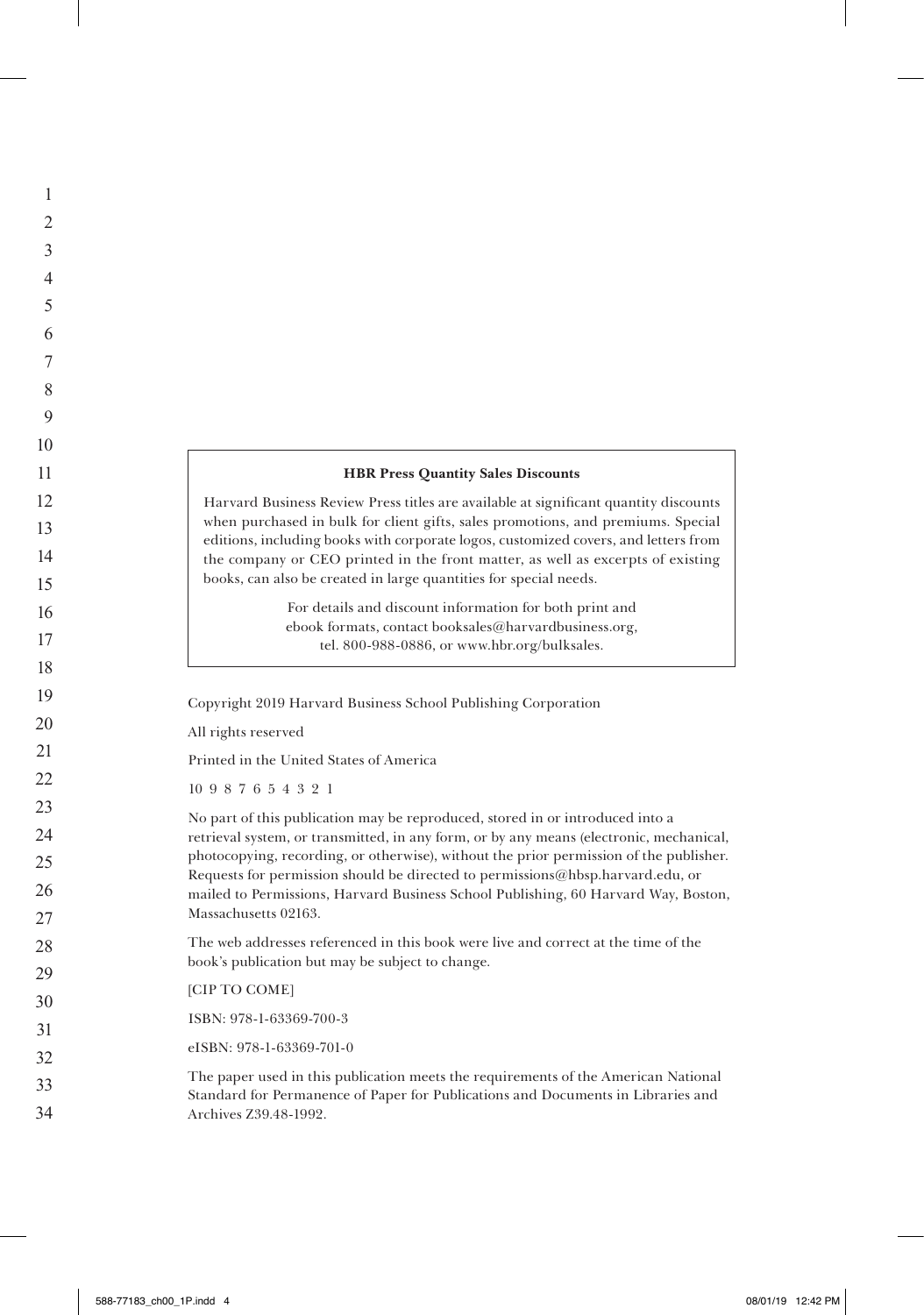|                                                      | $\sqrt{2}$       |
|------------------------------------------------------|------------------|
|                                                      | $\overline{3}$   |
|                                                      | $\overline{4}$   |
|                                                      | $\sqrt{5}$       |
|                                                      | 6                |
|                                                      | $\boldsymbol{7}$ |
|                                                      | $\,$ 8 $\,$      |
| To my dad, who would have been                       | $\mathbf{9}$     |
| $\emph{the \textit{proudest reader}}$                | 10               |
| (NS)                                                 | 11               |
|                                                      | 12               |
| To my parents, who taught me more about              | 13               |
| $\emph{business than any school ever could}$<br>(CT) | 14               |
|                                                      | 15               |
|                                                      | 16               |
|                                                      | 17               |
|                                                      | 18               |
|                                                      | 19               |
|                                                      | $20\,$           |
|                                                      | 21               |
|                                                      | $22\,$           |
|                                                      | $23\,$           |
|                                                      | 24               |
|                                                      | $25\,$           |
|                                                      | $26\,$           |
|                                                      | $27\,$           |
|                                                      | 28               |
|                                                      | 29               |
|                                                      | 30               |
|                                                      | $31\,$           |
|                                                      | 32               |
|                                                      | 33               |
|                                                      | 34               |
|                                                      |                  |
|                                                      |                  |

 $\overline{\phantom{a}}$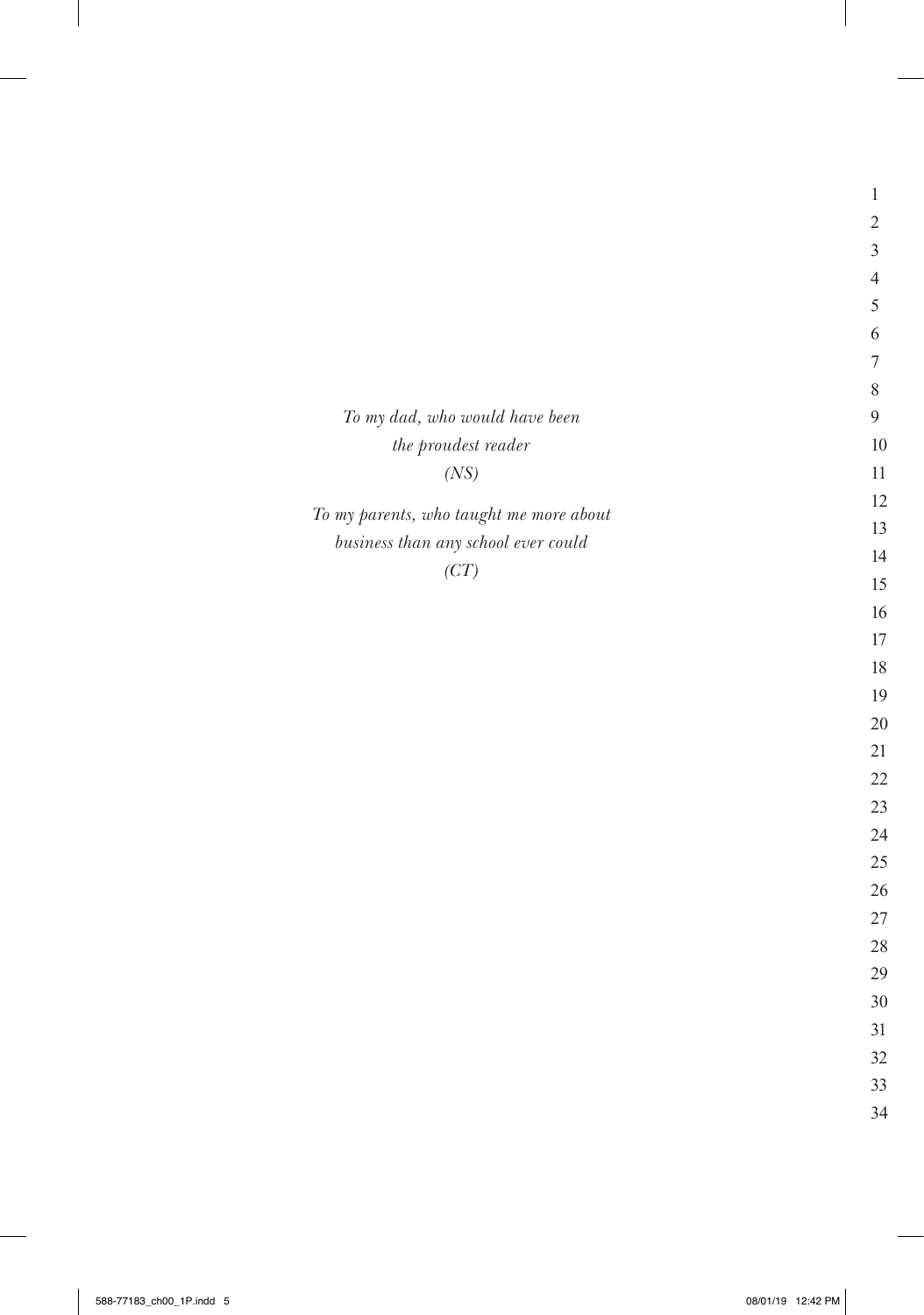$\overline{\phantom{a}}$ 

- 
- 
- 
- 
- 
- 
- 
- 
- 
- 
- 
- 
- 
- 
- 
- 
- 
- 
- 
- 
- 
- 
- 
- 
- 
- 
- 
- 
- 
-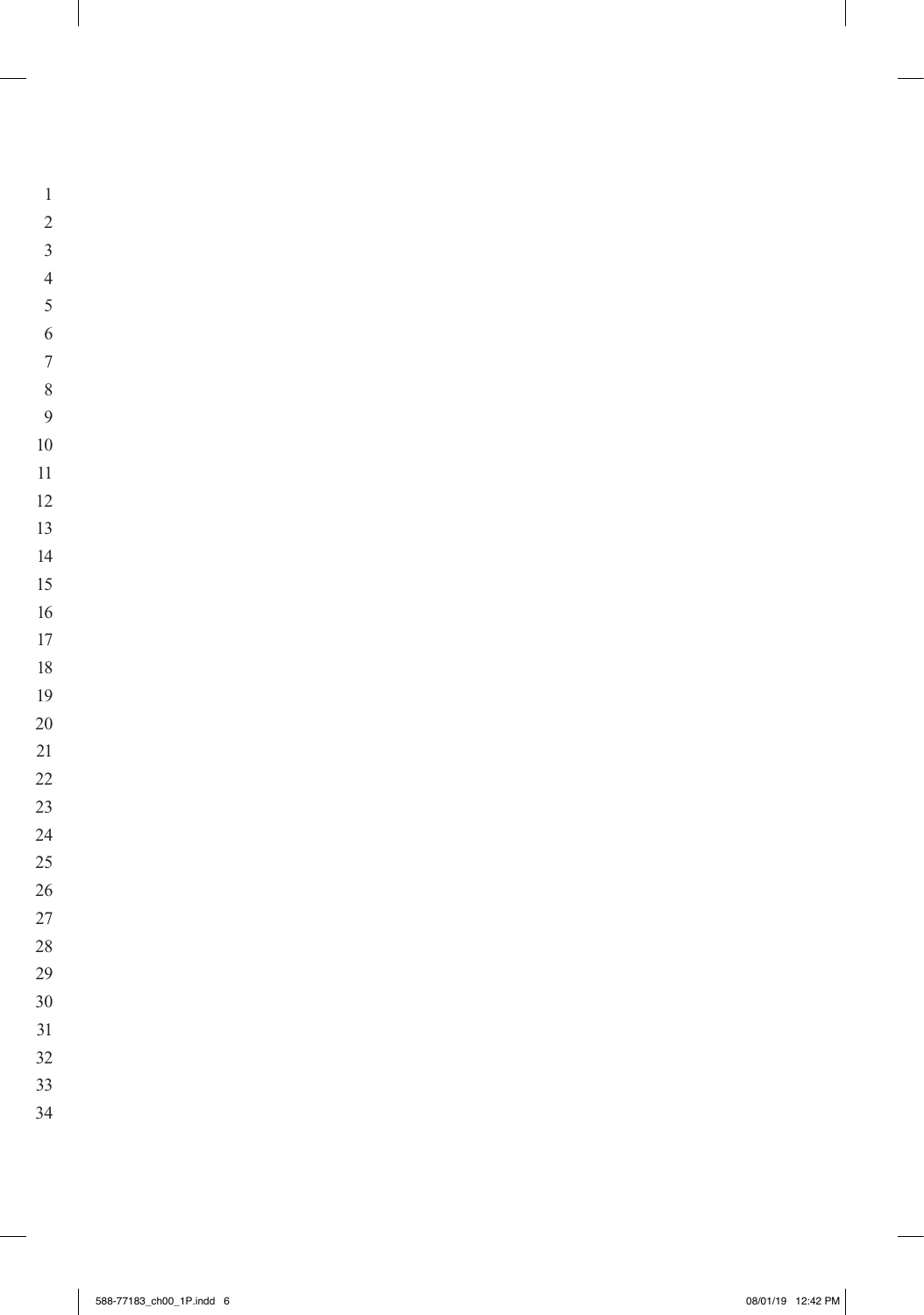|                                                  |     | 3  |
|--------------------------------------------------|-----|----|
| CONTENTS                                         |     | 4  |
|                                                  |     | 5  |
|                                                  |     | 6  |
|                                                  |     | 7  |
|                                                  |     | 8  |
|                                                  |     | 9  |
| Prologue: The Magic of Connected Strategy        | ix  | 10 |
|                                                  |     | 11 |
| 1.<br>The Connected Strategy Framework           | 1   | 12 |
|                                                  |     | 13 |
| PART ONE                                         |     | 14 |
| THE REWARDS OF CONNECTED STRATEGIES              |     | 15 |
|                                                  |     | 16 |
| 2.<br>Breaking the Trade-off between Superior    |     | 17 |
| <b>Customer Experience and Lowering Costs</b>    | 21  | 18 |
|                                                  |     | 19 |
| Workshop 1:<br>З.                                | 48  | 20 |
| Using Connectivity to Provide Superior Customer  |     | 21 |
| <b>Experiences at Lower Costs</b>                |     | 22 |
| PART TWO                                         |     | 23 |
| CREATING CONNECTED CUSTOMER RELATIONSHIPS        |     | 24 |
|                                                  |     | 25 |
| Recognize, Request, and Respond:<br>4.           | 61  | 26 |
| <b>Building Connected Customer Experiences</b>   |     | 27 |
|                                                  |     | 28 |
| Repeat:<br>5.                                    | 89  | 29 |
| <b>Building Customer Relationships to</b>        |     | 30 |
| Create Competitive Advantage                     |     | 31 |
| Workshop 2:<br>6.                                | 118 | 32 |
| <b>Building Connected Customer Relationships</b> |     | 33 |
|                                                  |     | 34 |

 $\overline{\phantom{a}}$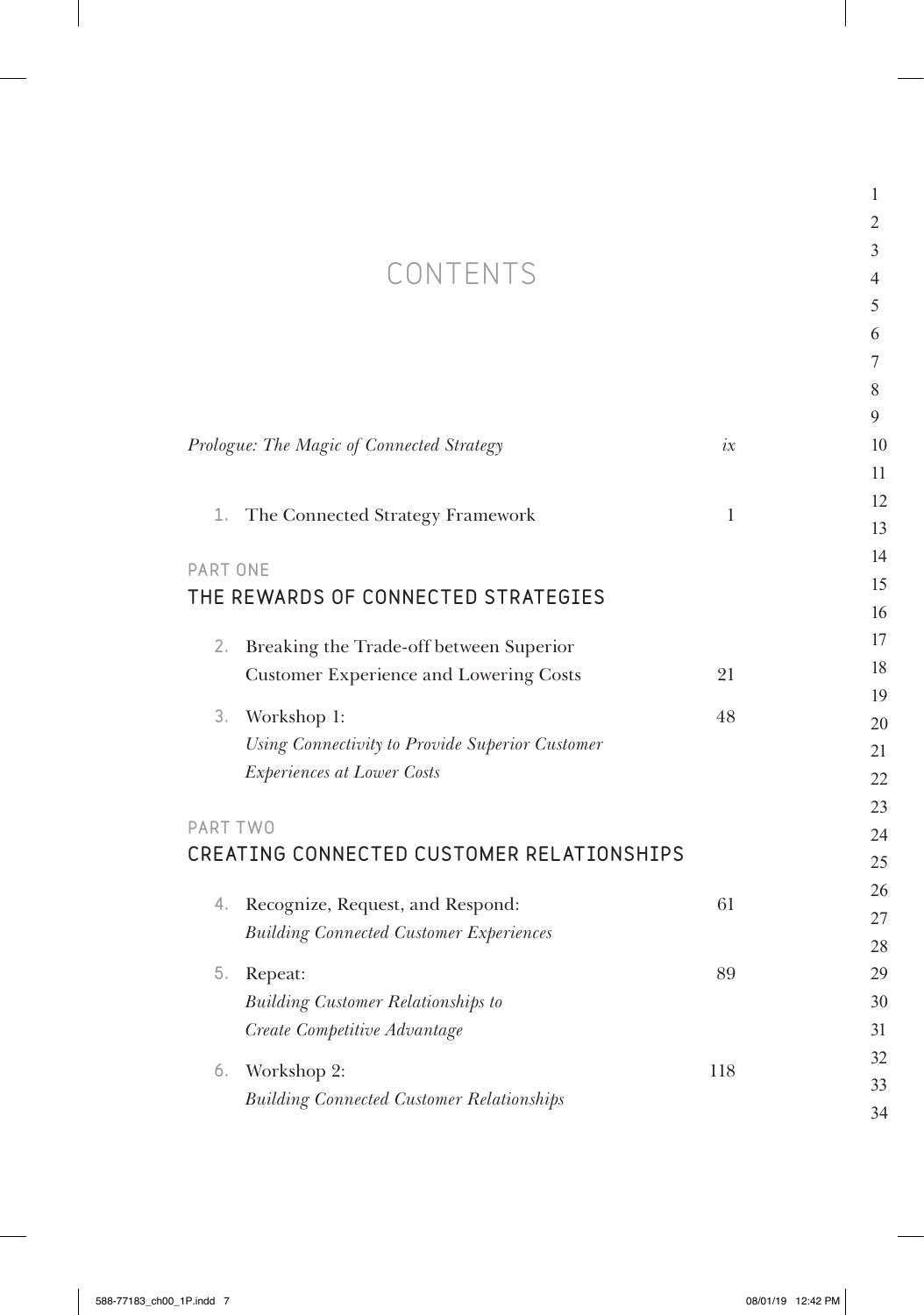## viii **Contents**

| $\overline{c}$ | CREAT        |
|----------------|--------------|
| 3              |              |
| $\overline{4}$ | 7.           |
| 5              | 8.           |
| 6              |              |
| $\overline{7}$ | 9.<br>j      |
| 8              |              |
| 9              | 10.          |
| 10             |              |
| 11             | j            |
| 12             |              |
| 13             | Epilogu      |
| 14             | Sources      |
| 15             | <b>Index</b> |
| 16             | About th     |
| 17             |              |
| 18             |              |
| 19             |              |
| 20             |              |
| 21             |              |
| 22             |              |
| 23             |              |
| 24             |              |
| 25             |              |
| 26             |              |
| 27             |              |
| 28             |              |
| 29             |              |
| 30             |              |
| 31             |              |
| 32             |              |

 $\overline{\phantom{a}}$ 

## PART THREE TING CONNECTED DELIVERY MODELS

| $\frac{1}{2}$ | Designing Connection Architectures                 | 145 |
|---------------|----------------------------------------------------|-----|
| 8.            | Revenue Models for Connected Strategies            | 171 |
| 9.            | Technology Infrastructure for                      |     |
|               | <b>Connected Strategies</b>                        | 193 |
| 10.           | Workshop 3:                                        | 214 |
|               | <b>Building Your Connected Delivery Model</b>      |     |
|               | Epilogue: Seizing the Connected Strategy Potential | 231 |
| Sources       |                                                    | 235 |
| Index         |                                                    | 000 |
|               | About the Authors and Acknowledgments              | 247 |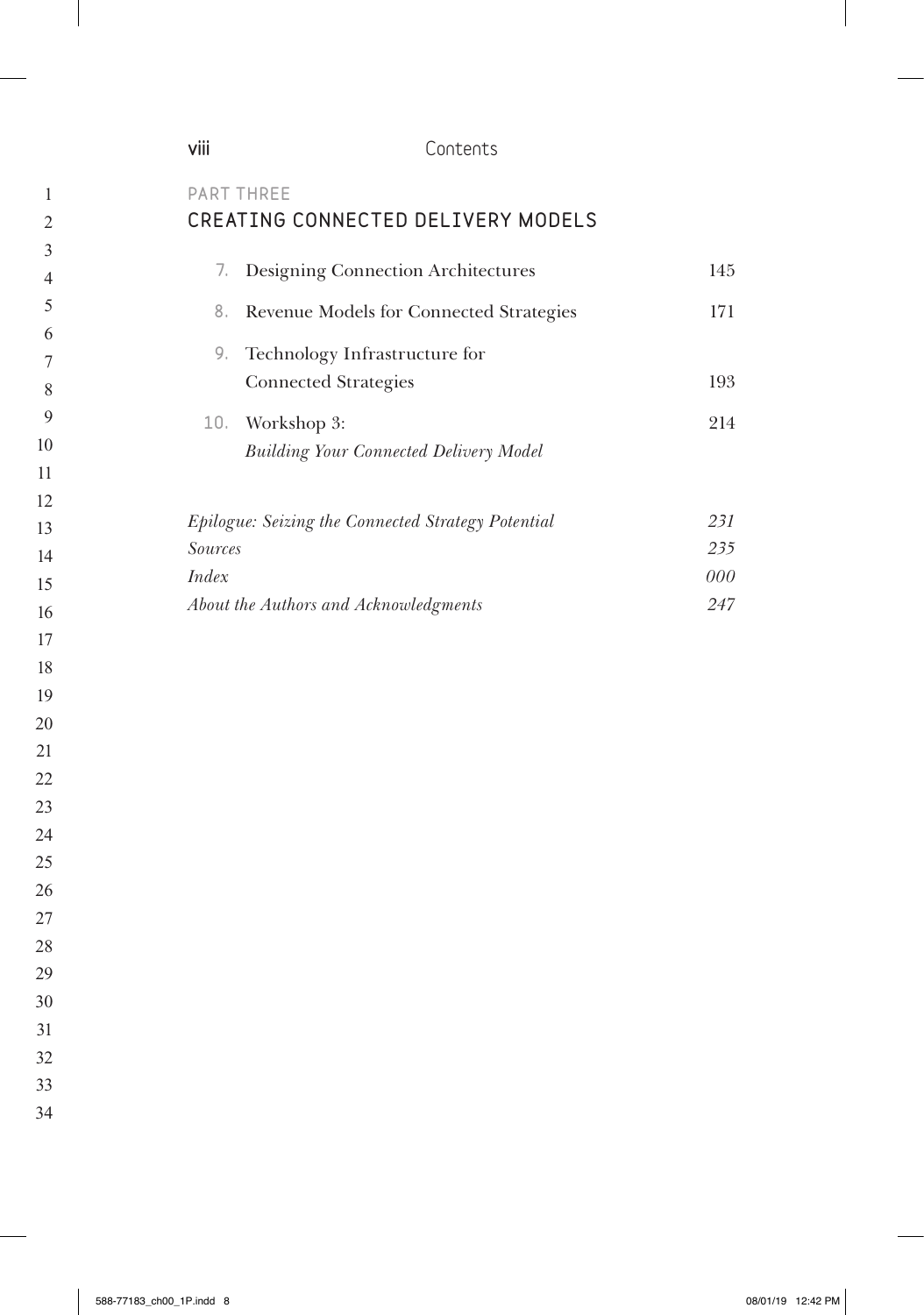# **PROLOGUE**

# **The Magic of Connected Strategy**

The practices of entertainment giant Disney illustrate a seismic shift in how firms create competitive advantage through what we term *connected strategy*. Firms with a connected strategy fundamentally change how they interact with their customers and what connections they create among the various players in their ecosystem. At its core, a connected strategy transforms traditional, episodic interactions with customers into connected customer relationships that are characterized by continuous, low-friction, and personalized interactions.

For years, Disney has organized mini-camps for children as part of its cruise operations. Stressed-out parents on a Disney cruise can drop off their kids for a few hours in order to get some private time on board. Disney has always taken its responsibility for the children in its care seriously. Until 2005, this meant stopping camp activities every thirty minutes for roll call, thus creating extra work for the staff and interrupting the fun. In 2005, Disney began using monitors to track their small campers—monitors originally developed in the medical field to keep track of dementia patients who were at risk of wandering off. The children were outfitted with little bracelets that identified them and pinpointed their location within the ship.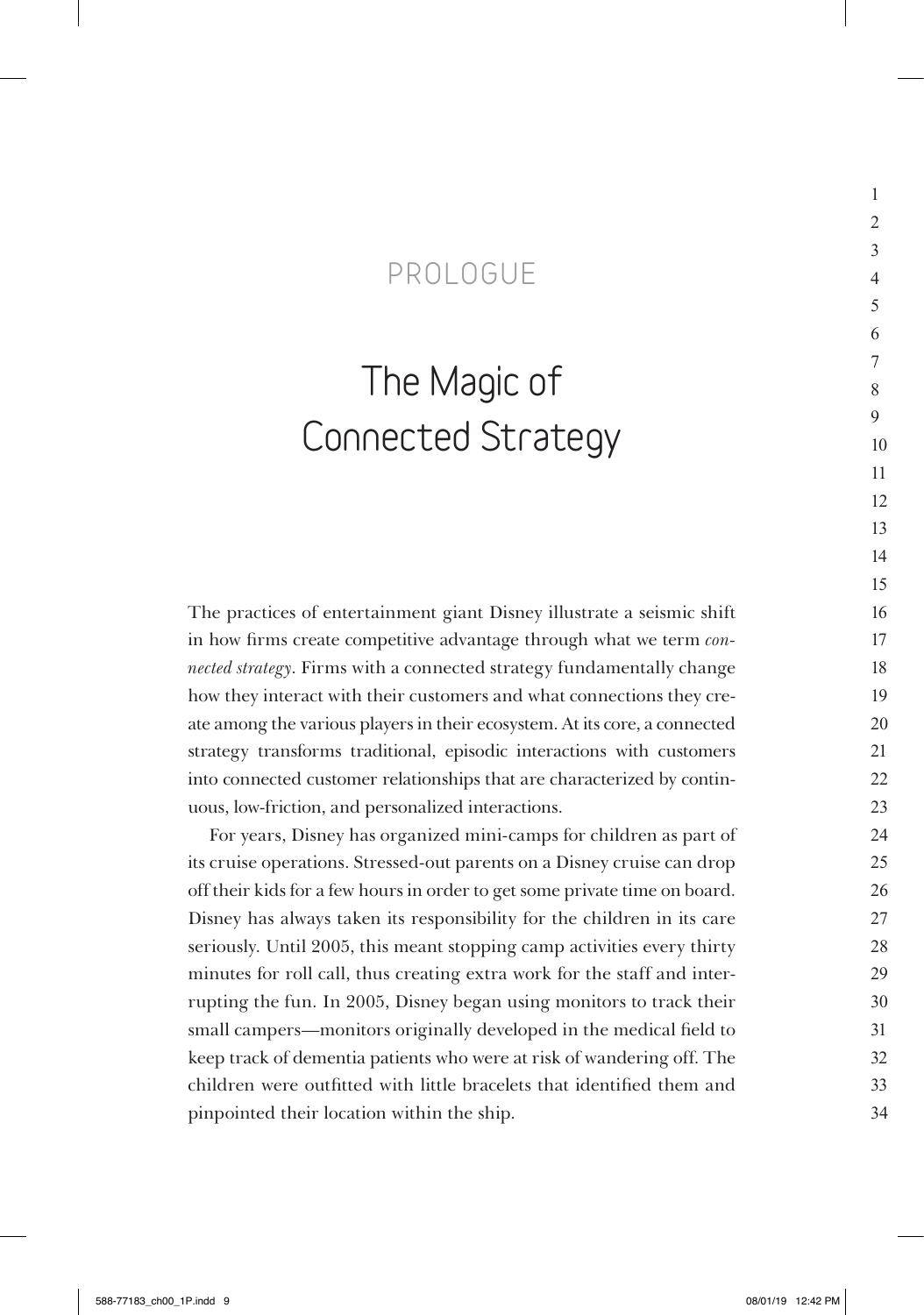#### x **Prologue**

This was the starting point for a whole new Disney experience named MagicPlus. With the ability to know the identity and location of every guest, Disney soon asked how else it could use MagicPlus to enhance the guest experience and improve operational efficiency.

The answers that emerged touched on a remarkably broad range of its theme park operations. As part of its meet-and-greet program, Disney characters routinely interact with young guests in the park. Before MagicPlus, later renamed MagicBand, Disney's cast members posing as Mickey Mouse or Captain Jack Sparrow knew little about the children. With the MagicBand, Mickey and the captain not only knew each child's name but were also aware of the family's prior visits to Disney theme parks around the world. If six-year-old Sydney met Mickey Mouse last year in Orlando and this year was at the Anaheim park, Mickey would "remember" the first encounter, making the child's experience truly magical.

Beyond creating enhanced customer experiences, the MagicBand also improved park operations, thus reducing Disney's costs—a truly magical outcome from a business perspective. From tracking food orders to handling guest complaints, from identifying each guest to having access on a tablet to all their prior interactions with cast members, efficiency was greatly improved. Moreover, the MagicBand allowed guests to make reservations at busy attractions for predefined time windows, slashing their wait times. This enabled Disney to direct the stream of visitors and jump-start operations at the beginning of the day, increasing the overall number of visitors that could be handled by a theme park while maintaining a great visitor experience.

Connected strategies unfold in a rapidly changing environment. Given its success, one would imagine that Disney would equip every park with the MagicBand. But this is not the case. When Disney opened its Shanghai Disney Resort, it decided against the move. It wasn't that the Chinese failed to appreciate the magic. Instead, by the time of the park's opening, a more efficient alternative had arrived, and almost every visitor already had this magical technology in his or her pocket: a smartphone. Equipped with the right apps, today's phones offer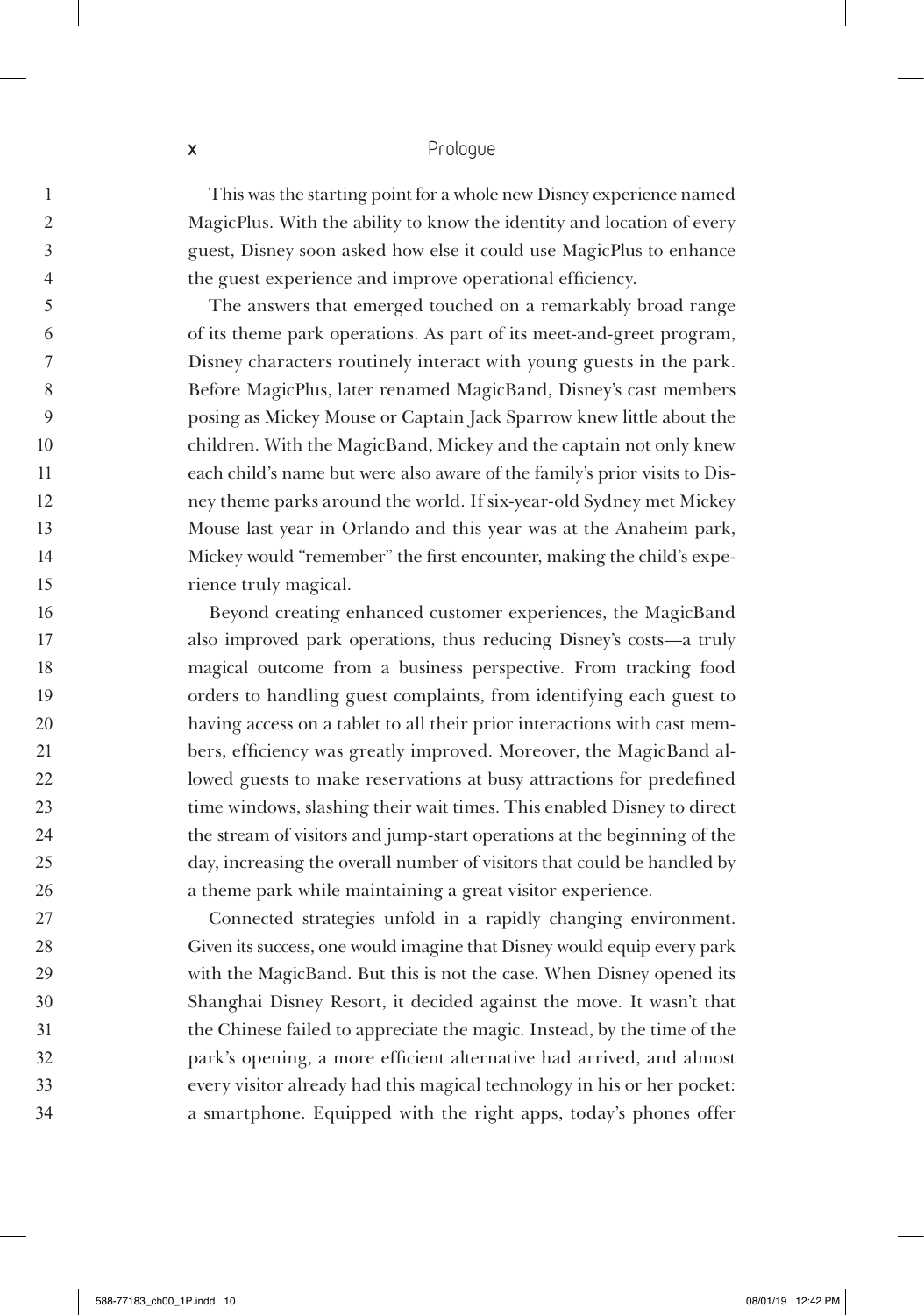all the information and access to Disney that the MagicBand had provided.

The common theme of the Disney story and many more case studies in this book is that we are living in a world where new forms of connectivity are transforming the way companies do business. Connected strategies allow you, as an executive, to create superior customer experiences while simultaneously achieving dramatic improvements in operational efficiencies. In short, connected strategies can substantially relax the trade-off that firms have traditionally faced between providing superior customer experiences and lowering costs. Adopting connected strategies allows firms to create a formidable competitive advantage. Not surprisingly, their rapid rise is creating new winners and losers in its wake.

The technologies behind connected strategies are improving at a dizzying speed. The world's estimated three billion smartphones pack the power of supercomputers from only a decade ago. The Internet of Things enables instant communication among systems that couldn't talk to each other before. Wearable health and fitness trackers now rival traditional medical devices in their accuracy. And recommendation systems driven by artificial intelligence deliver insights faster than humans ever could. With all these advancements, magical user experiences are coming to life in many industries. What is fascinating, however, is that the technology per se is usually relegated to a supporting role. The key innovation of connected strategies lies in their revamping of a firm's business model. Consider the following four examples.

Amazon redefined how retailers interact with customers. Until recently, customers were forever making long shopping lists and driving to various stores. Now, they can tell Amazon's Alexa to order food, clothing, or just about anything else, and the products are delivered to the customer's house, sometimes within hours. Beyond Alexa, Amazon also introduced the Dash Button, a small Wi-Fi device that customers can attach to the refrigerator, washing machine, or bathroom vanity and press to reorder bottled water, detergent, toilet paper, and much more.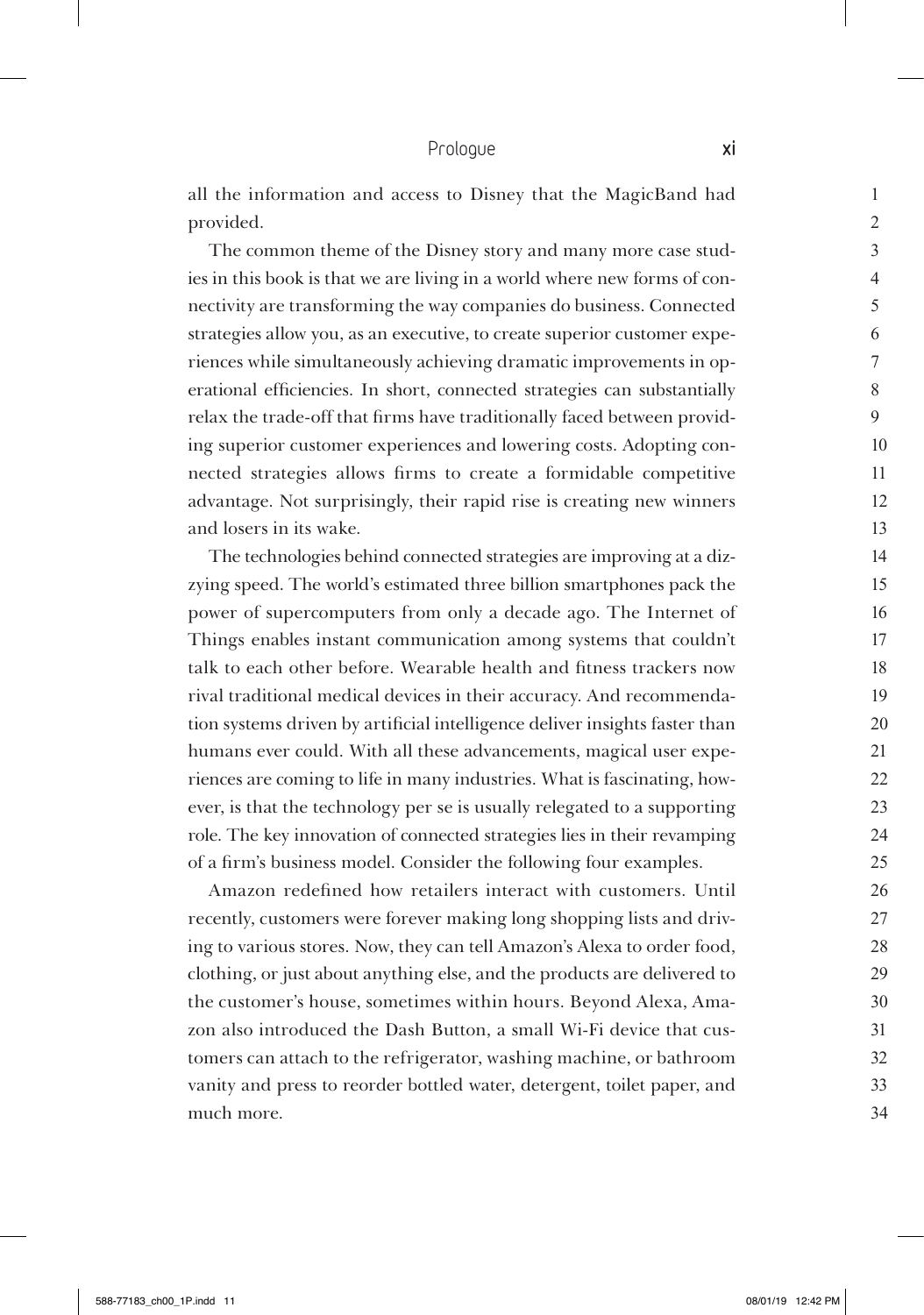#### xii **Prologue**

College textbook publishing is also going through a fundamental transformation. In the old days, students would buy or rent their textbook, read the assigned chapters (or at least intend to do so), and then prepare for their final exam by tackling a set of practice problems at the end of each chapter. Now, McGraw-Hill Higher Education, for example, has abandoned the word *book* and instead aims to sell digital learning experiences. Not only are the books fully digital, they are also smart. As students go through the semester, technology tracks their reading and feeds the data back to the professor and the publisher. When a student is struggling with an assignment, the book redirects the student to the appropriate chapter and potentially offers a short video message on how to handle a similar assignment. Each student thus receives a curated and customized learning experience, rather than a standard textbook, and textbook publishers are moving beyond their traditional role to become tutors as well.

Customers used to interact with Nike once a year to buy running shoes, and that interaction was actually with a shoe retailer, not Nike. Now, customers purchase a wellness system that includes a chip embedded in the shoes, software that analyzes their latest workout, and a social network with other Nike runners for support. Customers interact daily with Nike, allowing the company to transform itself from shoe manufacturer to purveyor of health and fitness services, and to coach customers to achieve their goals.

Millions of consumers have embraced wearable technologies and let devices such as Apple Watch or FitBit track their daily lives. Some extreme users, also known as quantified selves, are measuring every aspect of their bodies, from glucose levels to body weight to nutrition to sleep cycles. When Apple knows more about a patient than her doctor, this has major implications for the health care industry. Many digital delivery systems are integrating this data stream with the patient's electronic medical record. In the old days, patients and doctors would see each other during periodic visits. Now, changes in body weight or blood pressure and medication compliance are reported to the care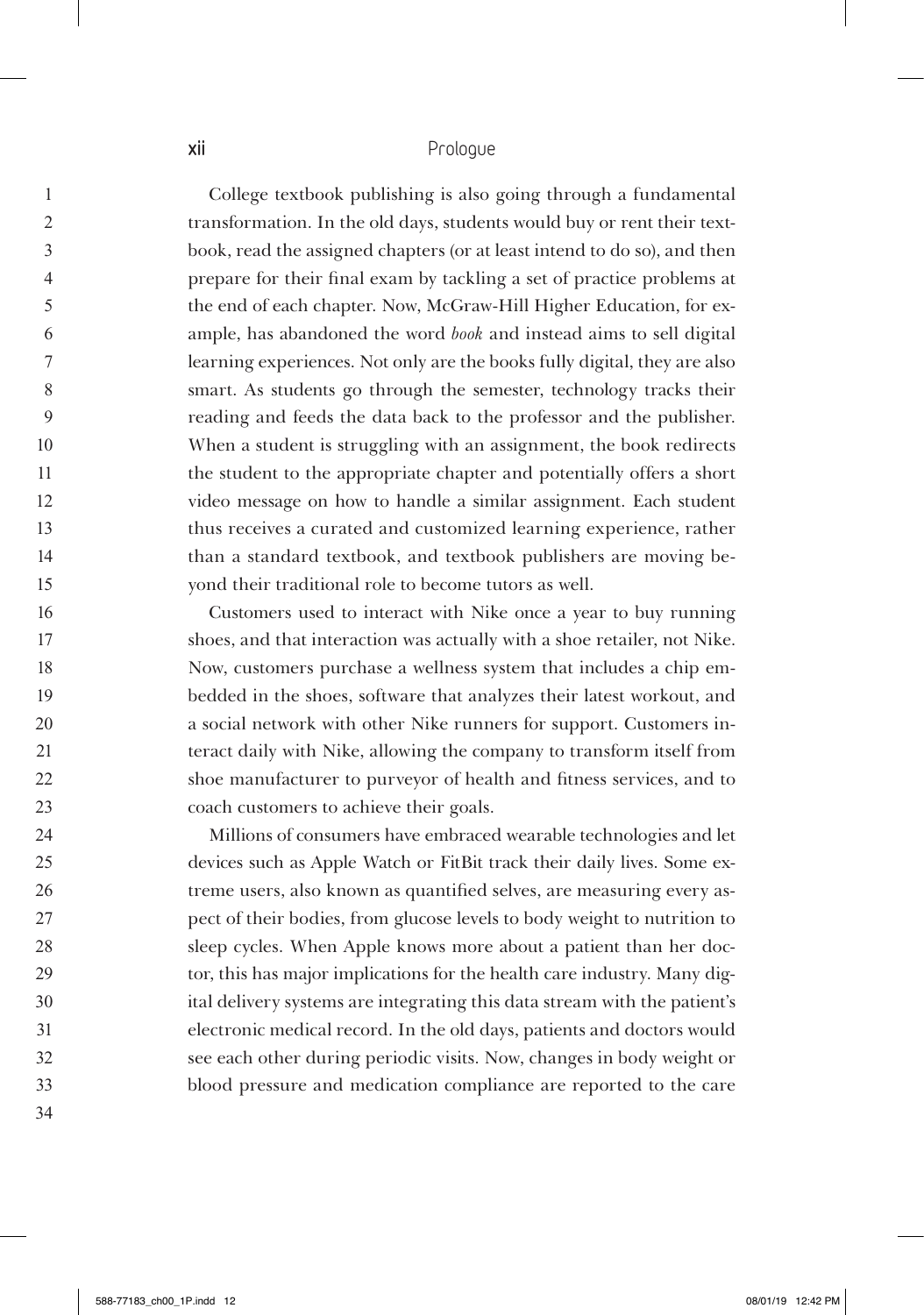#### **Prologue** xiii

provider daily, prompting timely action triggered by abnormalities in the data feed. At the cutting edge, firms like Medtronic have gone one step further. Some implanted devices not only track health data and communicate it but are even smart enough to take action automatically when they detect abnormal patterns in clinically relevant variables.

As you might have noticed, there are two common threads to these developments. First, firms are fundamentally changing how they connect with their customers. Rather than having episodic interactions, firms are striving to be connected in a continuous way, providing services and products as the needs of customers arise, sometimes even before customers have become aware of their own needs. These firms create a connected relationship with their customers.

Second, firms not only address a wider range of needs, they do it at lower costs. For most of its business, Amazon doesn't need expensive retail outlets; the customized, artificial intelligence–based tutoring by McGraw-Hill forgoes expensive instructors; the motivation to achieve goals in Nike's system is created by a peer-based network, not personal trainers; and the implanted medical devices that automatically take action also save money by avoiding hospitalizations. The potential of connected strategies is to create customer experiences that feel like magic while improving operational efficiency to enhance financial success.

Given their tremendous potential, connected strategies create great opportunities for you—but also for all of your current and future competitors! Connected strategies will lead to disruption in many industries. At a time when a mobility platform is valued more than some of the biggest car companies in the world, increases in connectivity can often be seen more as a threat than an opportunity. But, in almost any industry, potentially disruptive threats come and go, and at any given moment you might fear disruption from a dozen different new ventures. Which ventures will survive? Which ones are truly disruptive? We hope that the frameworks and tools in this book will not only help you in creating your own connected strategy but also provide you with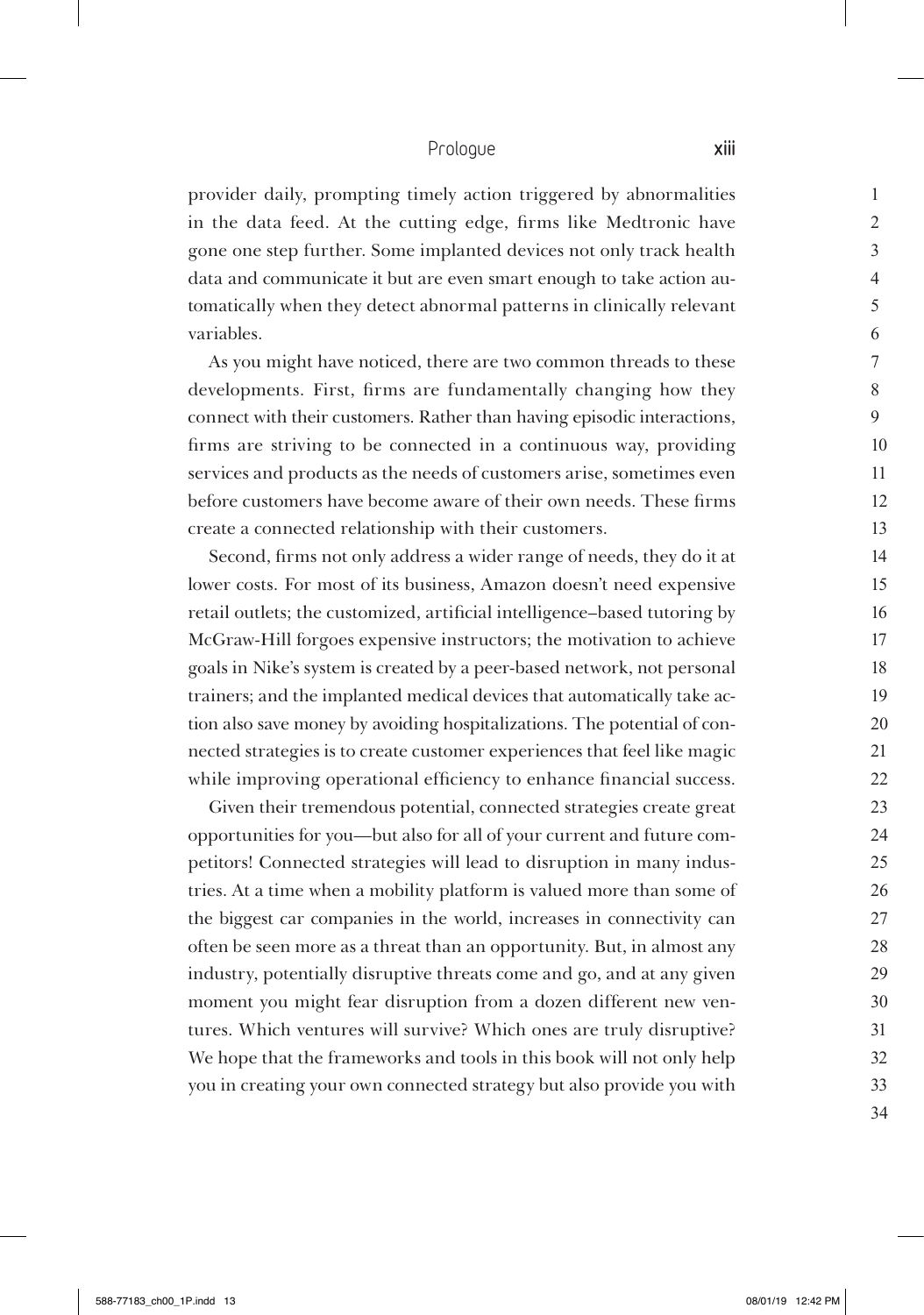### xiv **Prologue**

a new perspective, allowing you to separate technological hype from true strategic challenges.

What is a connected strategy? What tools and frameworks can you use to build one for your organization? How does it help you create a competitive advantage? What are great examples to learn from? Answers to these questions are at the heart of this book.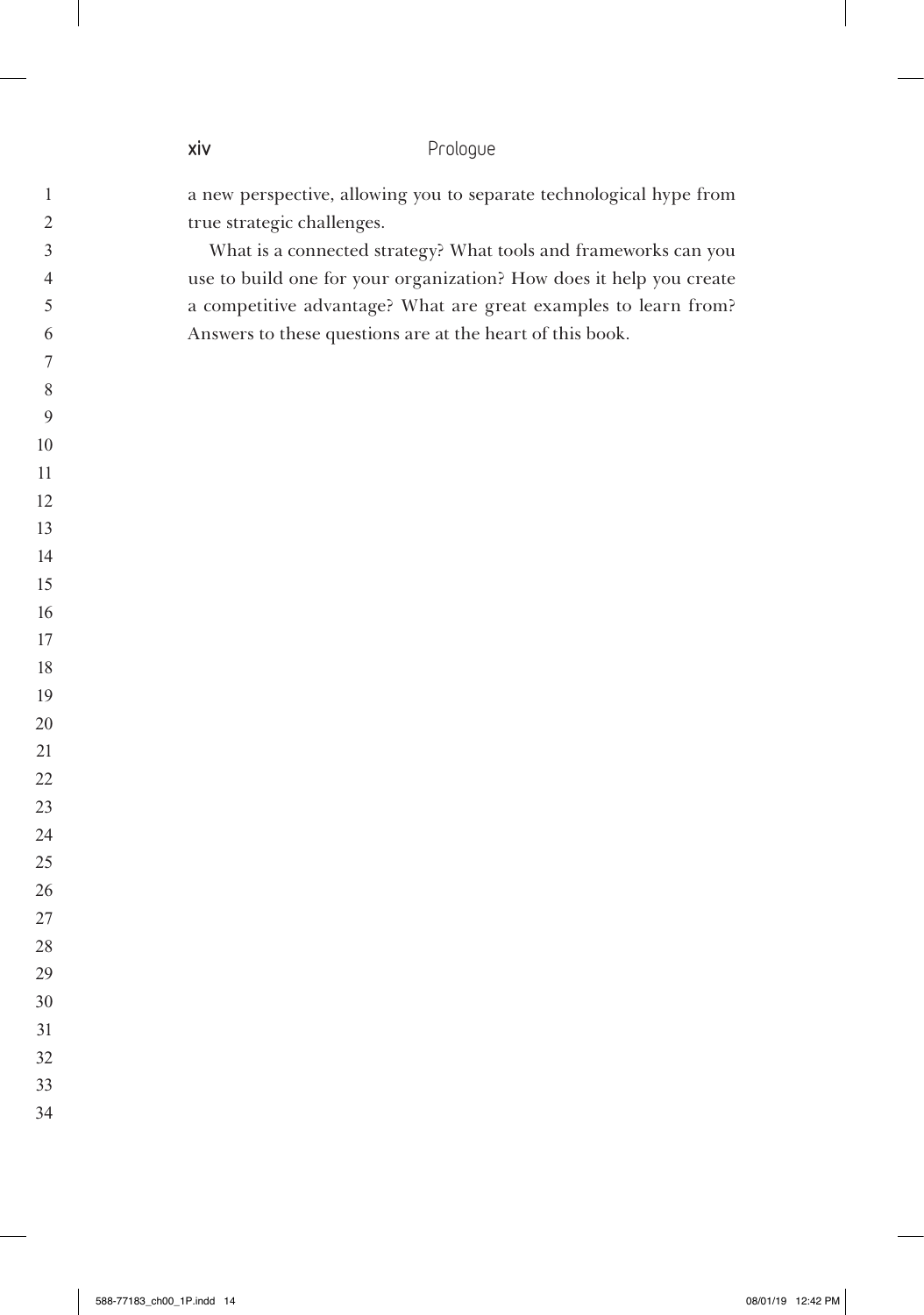# 

# **The Connected Strategy Framework**

A good way to start understanding connected strategy is to consider the traditional relationship between customers and companies. Traditional interactions start when customers realize they have an unmet need. This need could be the desire to see Mickey Mouse and ride a roller coaster, the dream of mastering financial accounting, or the urge to get into shape before summer arrives. Customers then figure out how they want to fulfill this need. They browse theme parks on Expedia, they look for accounting books at Barnes & Noble, or they consult with friends or the local gym on how to train for a triathlon.

At some point, customers attain a level of knowledge that sparks action to put some money on the table. They book a ticket to Disneyland, they buy an expensive textbook, or they sign up for a weeklong training camp. But there is considerable friction in the traditional transaction: customers spend a significant amount of effort to search, request, and receive the product or service they desire.

Firms sit on the other end of these traditional transactions. Yes, they can use marketing dollars to influence the customer along the journey to place an order, but they have limited connections to that customer.

588-77183\_ch01\_1P.indd 1 08/01/19 12:42 PM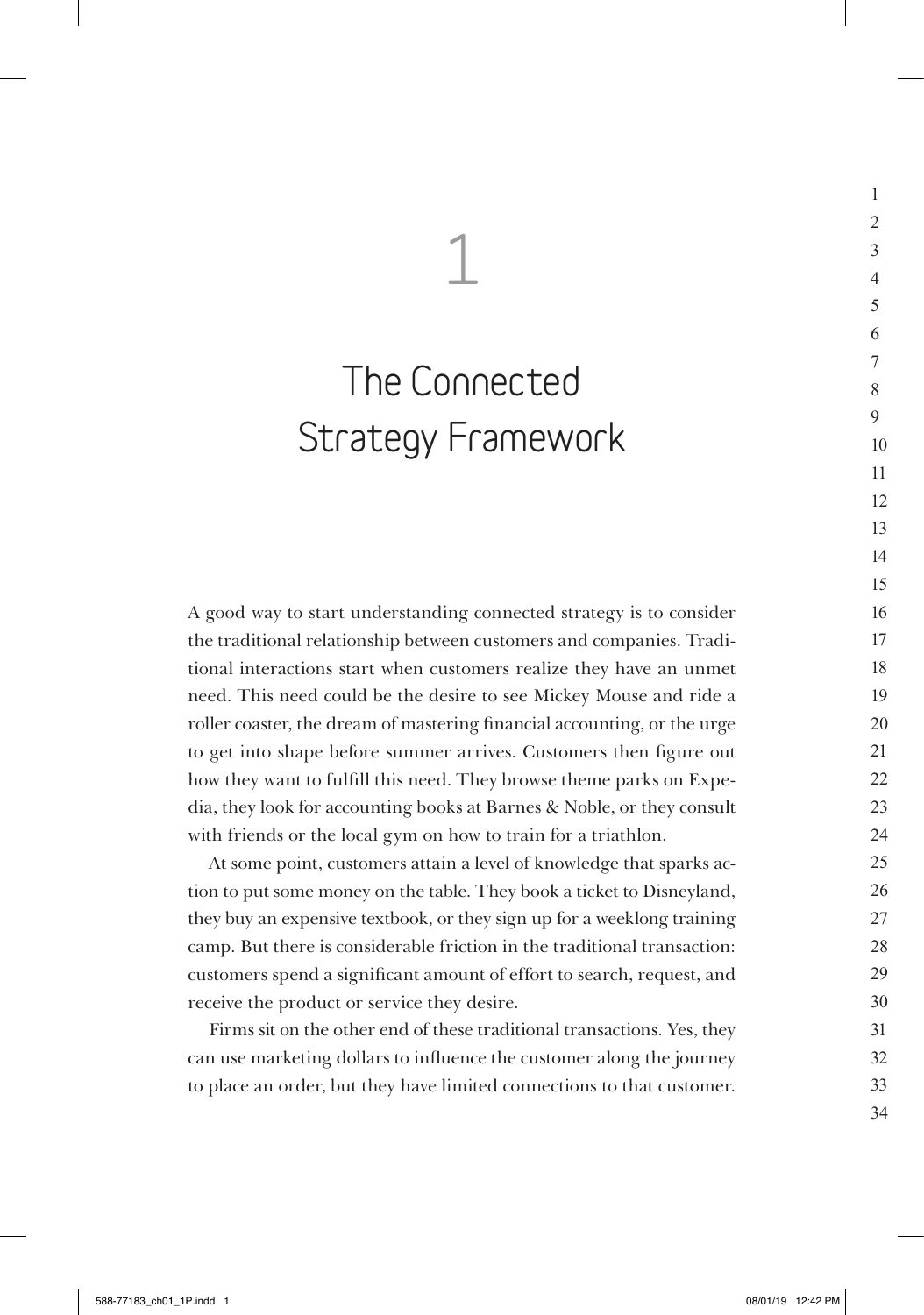Their episodic interactions start only once the customer has placed an order, and they end on delivery of the product.

In traditional interactions, firms work hard to provide high-quality products and services as quickly as possible and at a competitive cost. They manage and perfect their marketing and operations within the model of episodic sales, but they are inherently limited by the lack of deep connections with their customers. Traditional episodic interactions between customers and firms usually require customers to invest significant effort in figuring out a solution to their needs, then requesting and receiving the product or service. Moreover, there often exists a gap between what the customer wants and what the firm provides. This gap can be a temporal gap (the customer must wait), or a gap between what the customer really wants and what the firm has to offer.

A firm that is able to move from episodic interactions with its customers to a connected relationship overcomes these shortfalls. Consider again the power of the MagicBand. Disney used to have only a handful of interactions with its visitors, and those happened at welldefined intervals—when they came to the park and bought a ticket, or when they ordered cheeseburgers at the restaurant. Now, sensors track the guests via their MagicBand every step and every second. The MagicBand not only reduces the effort in ordering and receiving cheeseburgers or souvenirs, it tailors the experience by making suggestions to the visitor.

Similarly, McGraw-Hill originally interacted with a reader only when selling a book, and even that connection was delegated to a retailer, similar to the case of Nike. But today, every time the reader looks at the book or tackles a practice problem, a connection is established that allows the publisher to learn about the reader, curate its offering, and coach the student when he or she is stuck. Meanwhile, in health care, the connected strategy moves the doctor-patient relationship from an episodic encounter every few months to a continuous flow of data from the patient to the care team, enabling medical needs to be addressed before they become severe.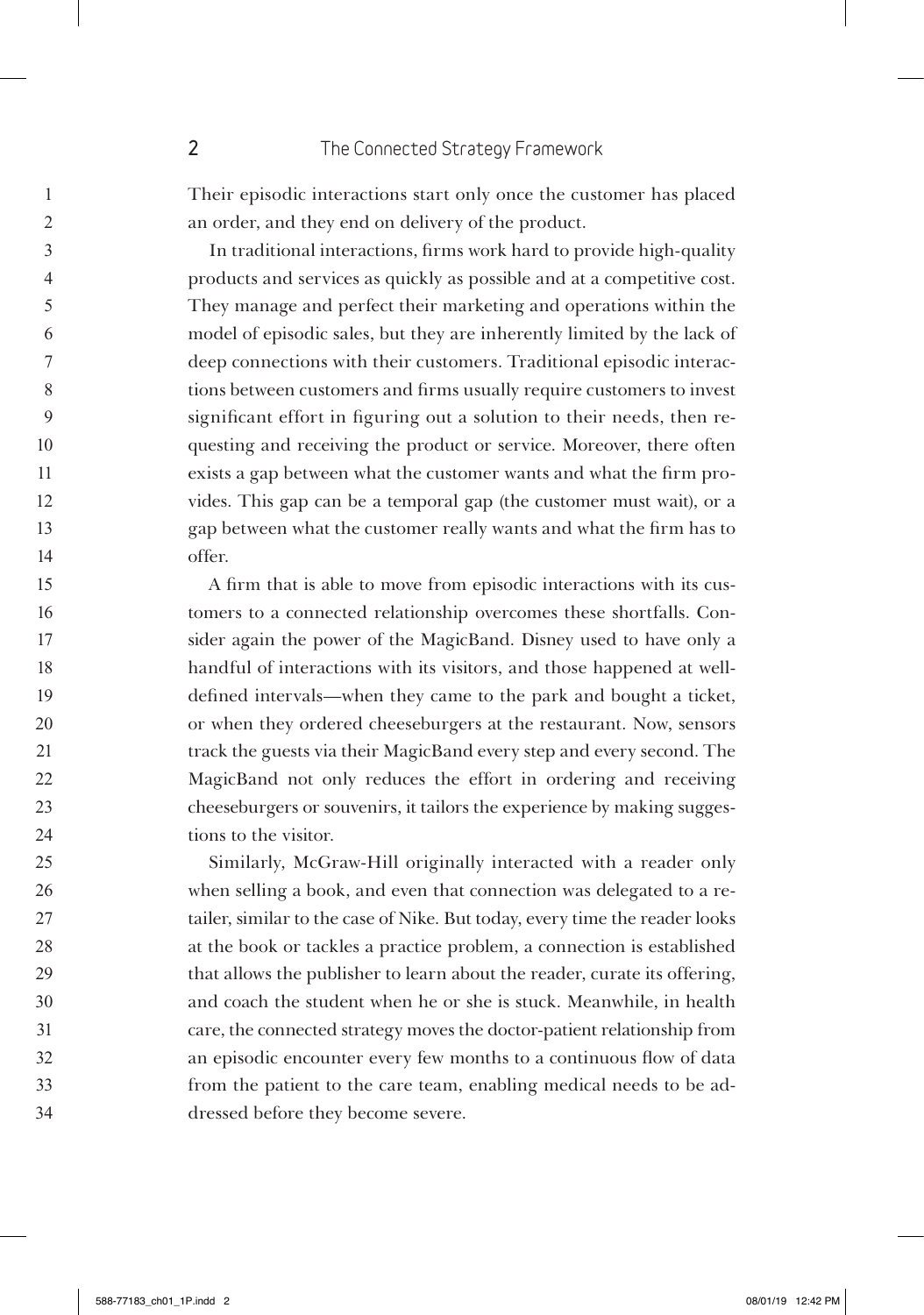Moving away from episodic interactions toward a connected relationship turns a theme park into a magical experience, transforms a book publisher into a creator of learning journeys, and revamps a hospital system into a proactive care organization. Such deeply connected relationships create more loyalty and higher profits.

Connected strategies don't just happen; they need to be carefully designed. They have two key elements: a *connected customer relationship* and a *connected delivery model*. The connected customer relationship is what delights the customer. The connected delivery model is what allows the firm to create these relationships at low cost. Each connected customer relationship and delivery model is the result of strategic choices along several design dimensions. Let's look at these in figure 1-1.

At the heart of the connected strategy is the connected relationship between customers and a firm. We find it helpful to think about four design dimensions of a connected customer relationship, which we will refer to as the *four Rs* of connected relationships. First, the information that flows from the customer to the firm allows either party to *recognize* a customer need. Once a need is recognized, the customer or firm identifies a product or service that would satisfy this need, leading to a *request* for a desired option. In turn, this triggers the firm to *respond*, creating a customized, low-friction customer experience. By interacting with customers frequently, a firm is able to *repeat* the

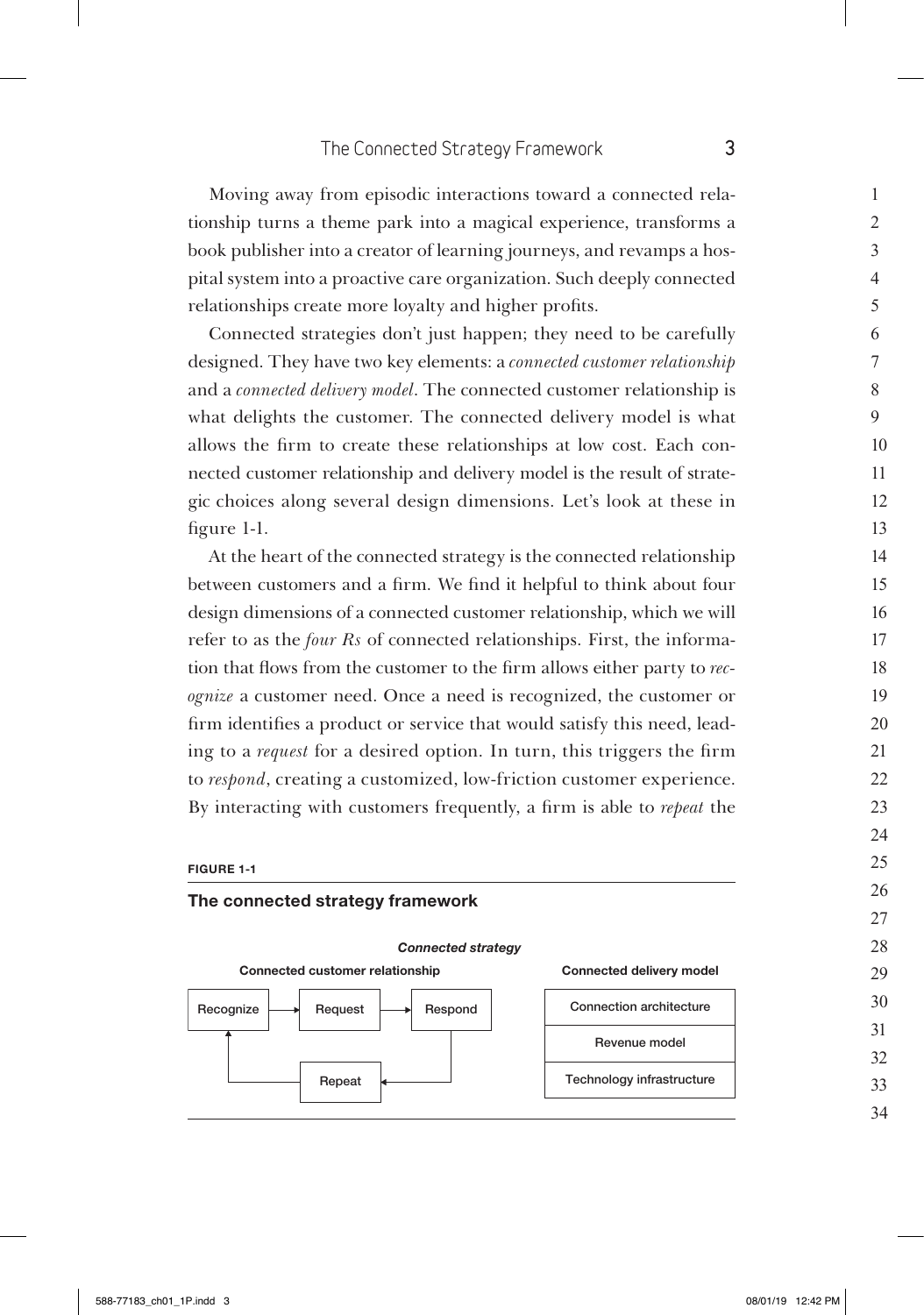interactions with its customers, allowing it to continually refine the cycle of recognize-request-respond and to convert episodic interactions into a true relationship with its customers.

To create connected customer relationships in a cost-efficient way, a firm needs to create a *connected delivery model*. The delivery model is the result of three key strategic decisions. First, the firm has to decide whom to connect with whom in its ecosystem. What connections need to be created between and among its suppliers, its customers, and itself? We call this the *connection architecture*. Second, the firm has to decide how money will flow through this architecture, allowing it to monetize the value that results from breaking the trade-off between customer happiness and efficiency: it has to design a *revenue model*. Lastly, the firm has to make a range of technological choices that facilitate all the elements of a connected strategy. It has to decide on its *technology infrastructure*.

This book is designed to help you both understand and create connected strategies for your own organization. We have structured the book into three parts. In part I, we show in detail how connected strategies allow you to break your existing trade-off between customer happiness and efficiency. Part II helps you understand how to build connected customer relationships. Finally, in part III, we describe how to build a connected delivery model. Each part concludes with a chapter we call a workshop. In these workshops, we offer exercises that have been tested and refined with executive education audiences. These workshops will help you assess your firm's current activities and create your own connected strategy.

To provide you with a road map of what lies ahead, here is a brief preview.

# **Part I: The Rewards of Connected Strategies**

In chapter 2, "Breaking the Trade-off between Superior Customer Experience and Lowering Costs," we discuss several case studies that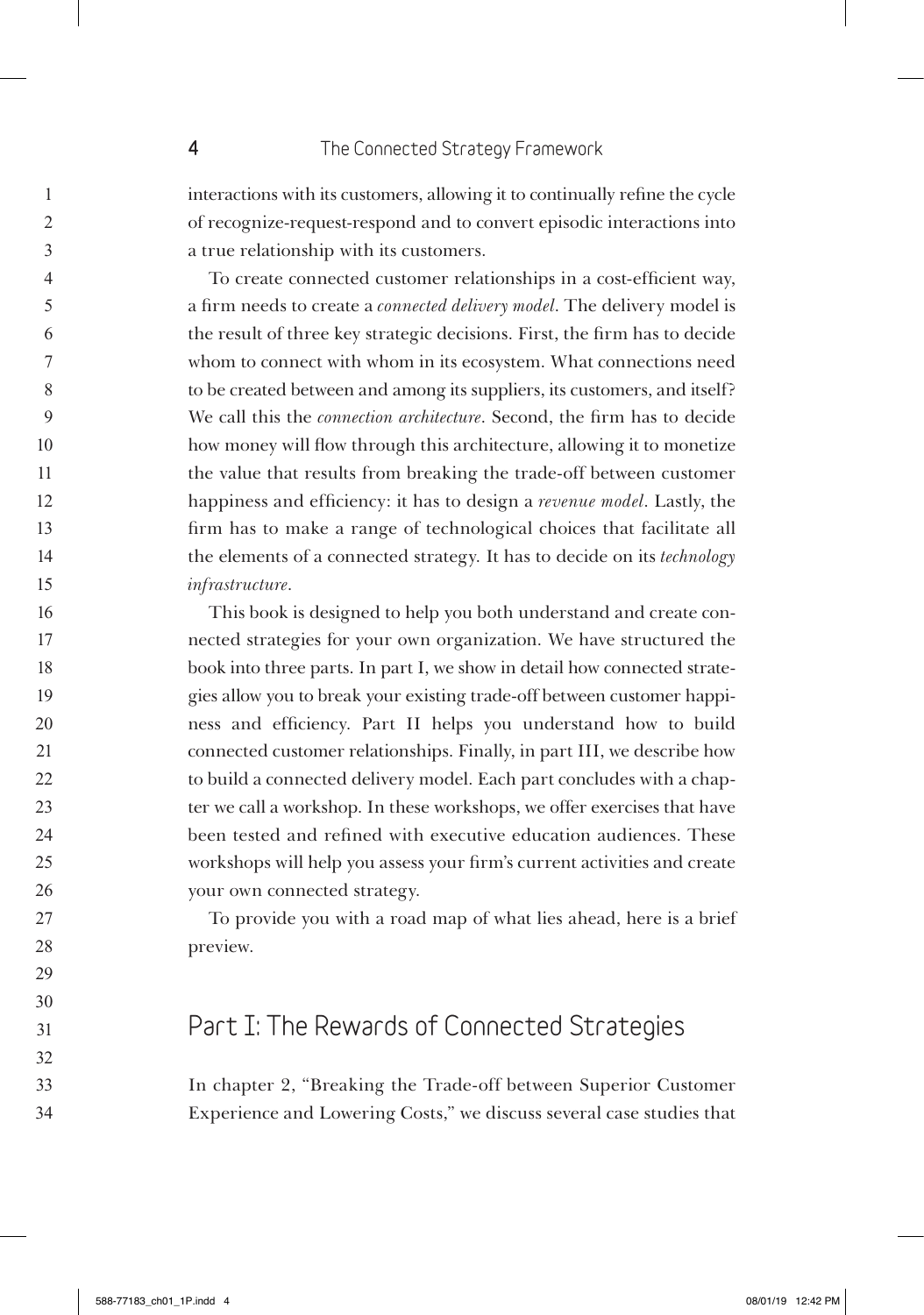illustrate how connected strategies can overcome the trade-off between customer happiness and efficiency—a trade-off that is foundational to most traditional strategic planning frameworks. By tracking guests in a theme park, selling smart books, and taking care of patients' health rather than thinking of them as appointment slots, a connected strategy creates value by breaking the existing trade-offs between the value that a customer receives and the cost that the firm incurs. The reward of a connected strategy is providing more value to the customer at a lower cost to the firm.

We explain how current innovations in the grocery retail sector, including meal-kit delivery services, augmented reality displays, and stores without checkout lines, are increasing both customer satisfaction and efficiencies.

Using a detailed case study of the ride-hailing industry, we then discuss how firms such as Uber and Lyft not only have improved the passenger experience compared with cab companies but are able to do this at much lower fulfillment costs. By connecting passengers with drivers, ride-hailing companies have created a market for driving services. Further, by allowing prices to vary depending on supply and demand, drivers are given an incentive to work when and where it is most valuable. Matching supply with demand in a dynamic world requires new forms of connectivity that extend well beyond a person jumping into the street to flag a cab or calling a grumpy dispatcher to send a taxi. Once that connectivity is put in place, resources can be used much more efficiently.

We finish the chapter by discussing how connected strategies can lead to competitive advantage and by reflecting on the importance of data privacy in the context of connected strategies.

Chapter 3, titled "Workshop 1: Using Connectivity to Provide Superior Customer Experiences at Lower Costs," contains a series of worksheets that will start you on the process of creating a connected strategy for your organization.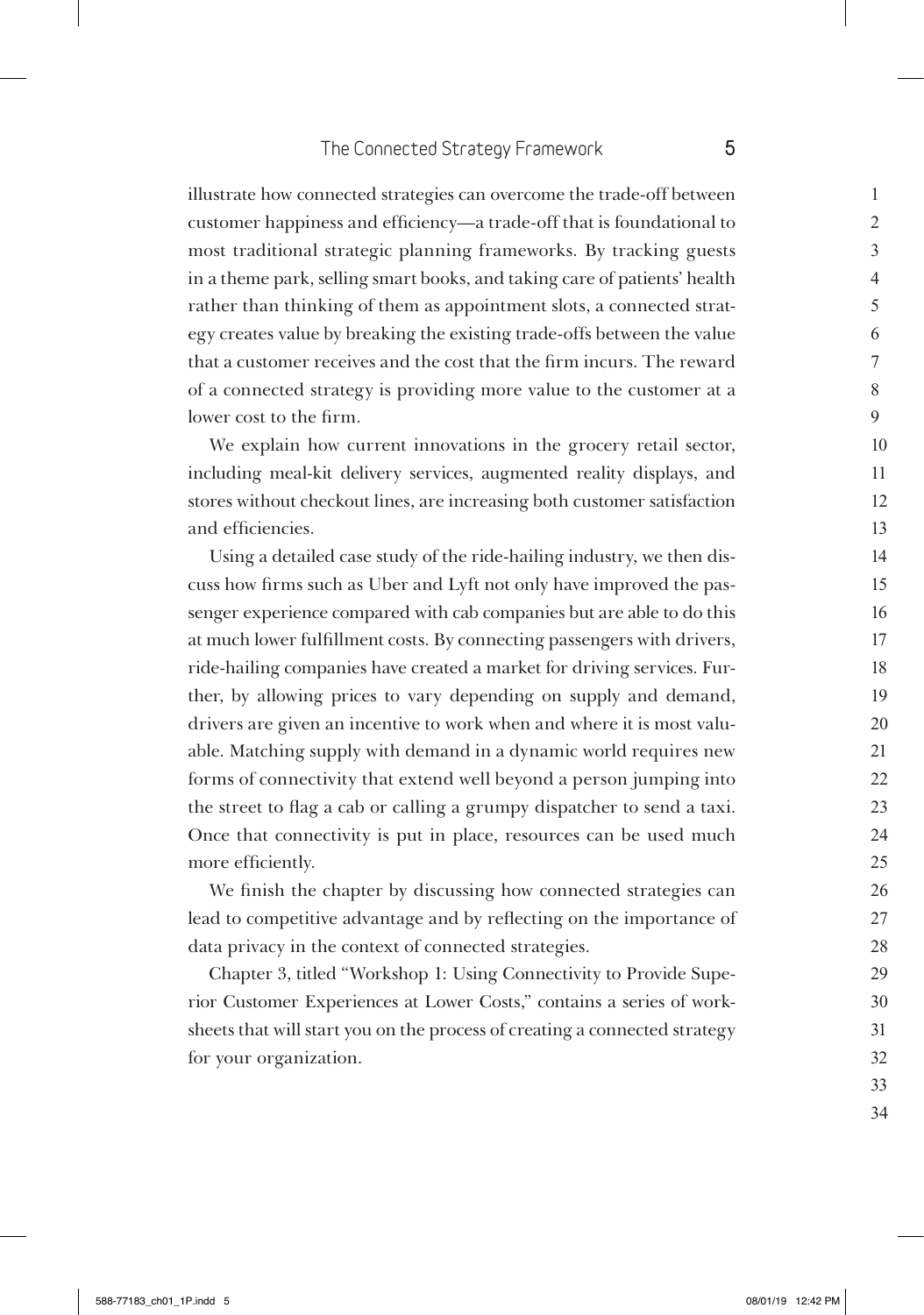# **Part II: Creating Connected Customer Relationships**

In part II of the book, we analyze in depth how you can create a connected relationship with your customers—a relationship in which episodic interactions are replaced by frequent, low-friction, and customized interactions enabled by rich data exchange.

In chapter 4, "Recognize, Request, and Respond: Building Connected Customer Experiences," we investigate the first three design dimensions of a connected relationship. The dimension of *recognize* encapsulates the information flow between the customer and firm that leads to the recognition of a customer need. We discuss various ways in which you can shape this information flow: this flow might be initiated by the customer, or it might be autonomous. Once the information reaches the firm, the firm needs to interpret and convert it (or help the customer to convert it) into a *request* for a desired option. Lastly, the firm needs to *respond* to this request and fulfill the desired option in a low-friction manner. This full interaction between customer and firm creates a connected customer experience. Through our research, we have identified four different types of connected customer experiences. These are as follows:

Respond-to-desire Curated offering Coach behavior Automatic execution Let's take a look at each, returning to our examples from the prologue. Amazon is a great case of what we call a *respond-to-desire* connected customer experience. Once the customer expresses a need, Amazon responds rapidly and conveniently. At Disney, a key function of the 22 23 24 25 26 27 28 29 30 31 32 33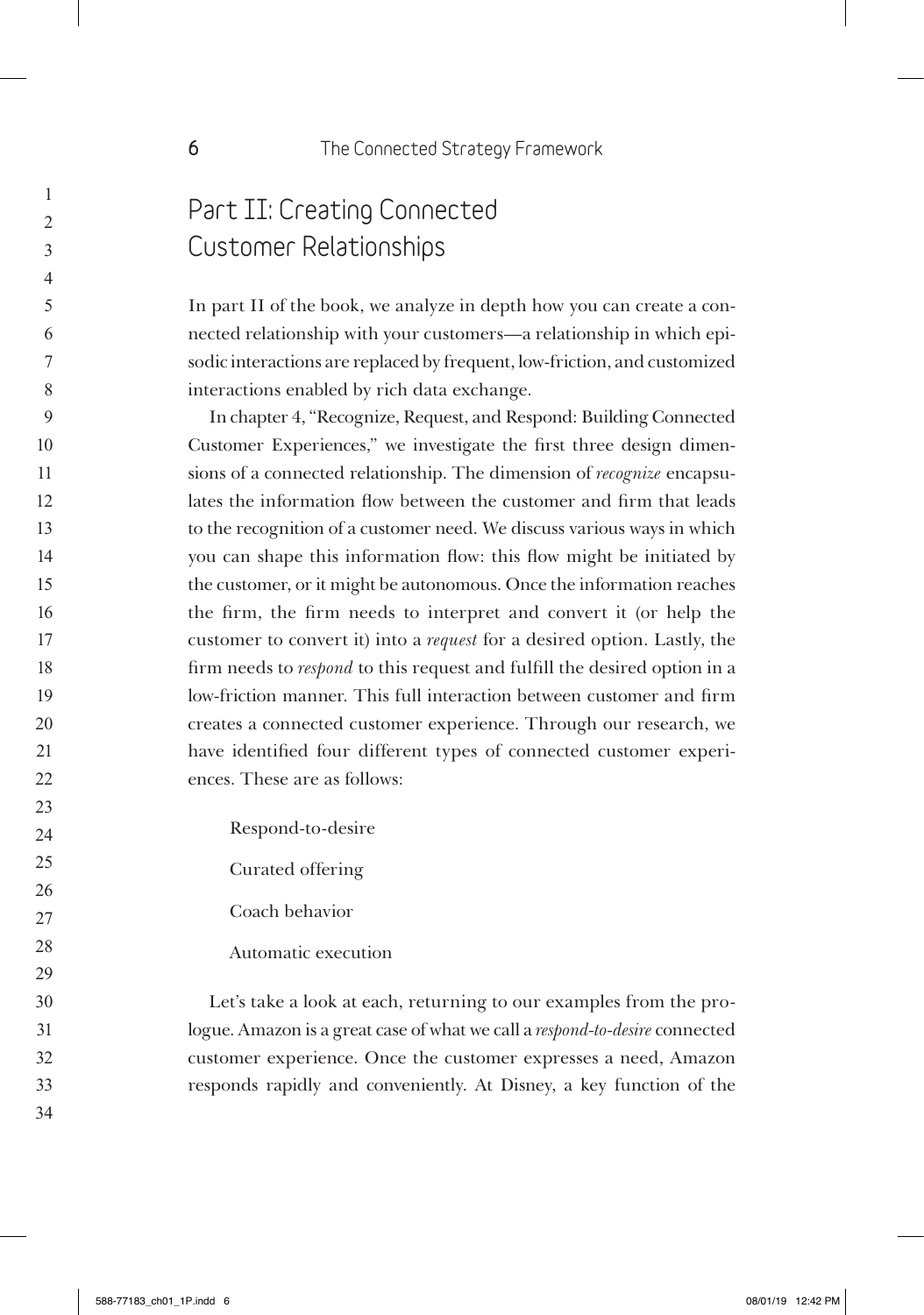MagicBand is to create a respond-to-desire experience. When a customer wants to enter a ride, pay for a cheeseburger, or open her hotel room, a swipe with the MagicBand is all that is needed.

The McGraw-Hill textbook example illustrates *curated offering*. Having many interactions with each customer allows the firm to learn about the customer's needs. With that knowledge and trust, the customer is no longer alone in finding solutions. Here, the firm and the customer look for solutions jointly. McGraw-Hill does not just help the student figure out the corporate valuation problem on page 247, but instead detects that the student is still struggling with net present value calculations and asks him to repeat the content on page 35.

Companies that create connected strategies often create more than one connected customer experience. Returning to our Disney example, it's clear that the MagicBand does more than create a respond-todesire experience. With the MagicBand, the customer can communicate a decision that she no longer wants to take a ride on Magic Mountain. Instead, she tells Disney (or Disney knows from past experience) that she wants to experience an action ride and a yummy meal in the next two hours. Disney then takes this information and creates a personalized itinerary. Moreover, Disney is even able to customize the experience of different rides. For instance, if a visitor has created an avatar in one of Disney's video games, this avatar will appear on the "Wanted" poster that the visitor sees during the Pirates of the Caribbean ride.

We call the third type of connected customer experience *coach behavior*. Firms like Nike try to change the behavior of customers toward what is good, smart, or healthy. Nike does not force you to go running more often, but it can offer to help you achieve your fitness and health goals. Similarly, the virtual tutor in a smart textbook says, "Jeremy, you have not yet completed the assigned readings for this week," just as a wearable device starts vibrating if its owner has not left his office chair for the last few hours.

Connected devices that let health care providers intervene even before an urgent need has arisen and implanted devices that are able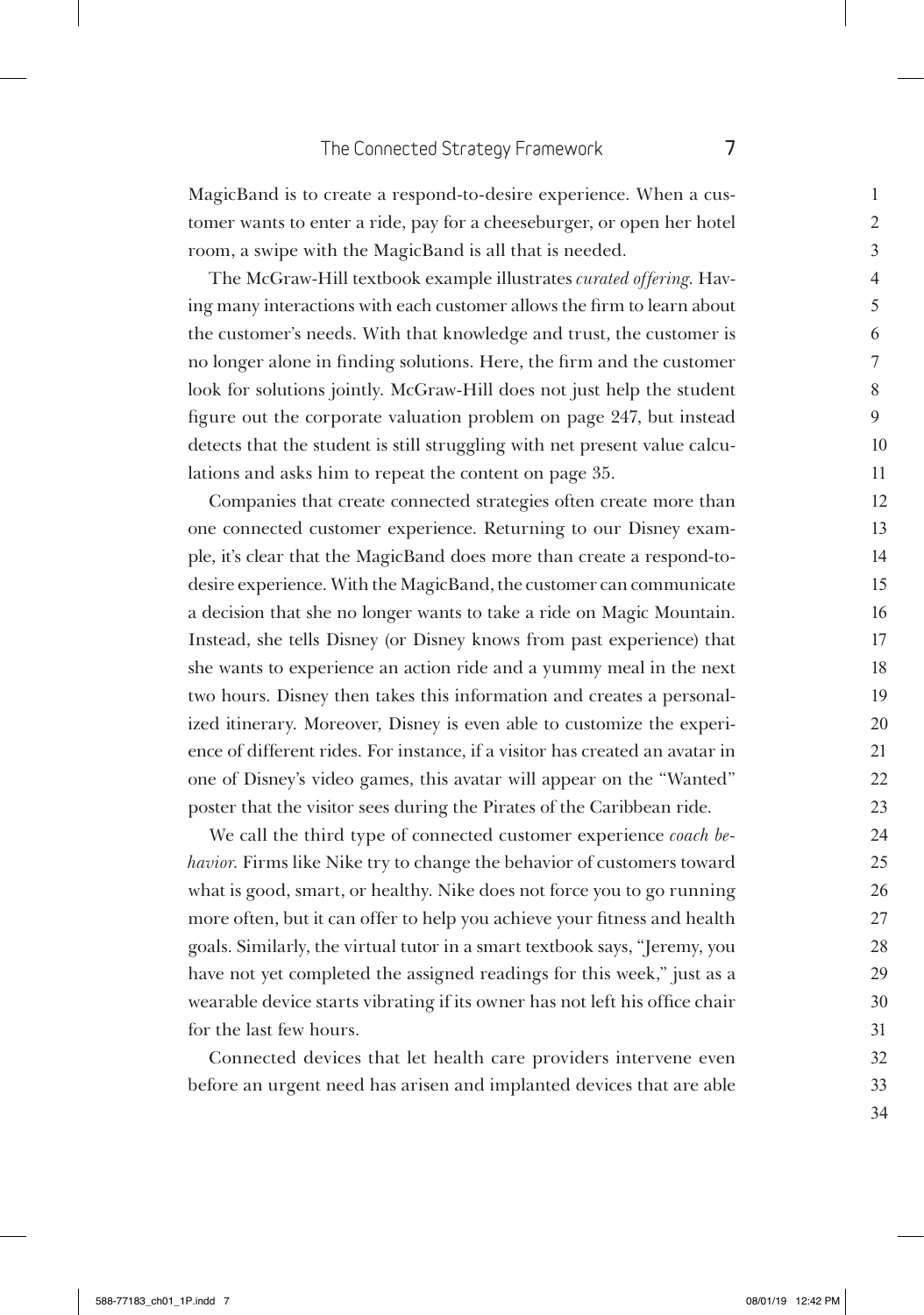to take independent actions are examples of the *automatic execution* connected customer experience. A cardiologist is consulted the moment an arrhythmia is recorded by the heart-rate monitor. A digital photo album is created and sent to the customer based on many shots taken in the theme park, all done without the customer ever noticing a camera. As with many connected strategies, these deep connections can raise privacy issues, as they sit in a gray zone between Big Brother and parental love. We will explore these issues throughout the book. And, just to be clear, we don't see this as the vision for all connected customer experiences, though most of our students would happily permit textbooks to take their exams for them . . .

While these individual customer experiences already create a lot of value, once a firm is able to repeat these interactions, it has the ability to substantially refine the customer experience over time. A firm with a connected strategy is able to transform a series of customer experiences into a connected *relationship* with its customers—a key condition for a firm to create a competitive advantage. This transformation is the topic of chapter 5, "Repeat: Building Customer Relationships to Create Competitive Advantage."

We believe that many connected customer experiences will become table stakes in the future. That is why the repeat dimension is so important. It is through this dimension—the ability of firms to learn from existing interactions in order to shape future interactions—that firms will be able to create a sustainable competitive advantage. The *repeat* dimension helps firms with two forms of learning.

First, at the level of a particular customer, a firm learns how to better match the needs of this customer with the firm's existing products and services. Disney learns that Jing seems to like ice cream more than fries and theater performances more than rides, so it is able to create a more enjoyable itinerary for her. McGraw-Hill learns that Jeremy struggles with compound-interest calculations, and is able to direct his attention to material that covers exactly that weakness. Netflix learns that Venkat likes political satire, and can make more pertinent suggestions to him of what movies he would enjoy.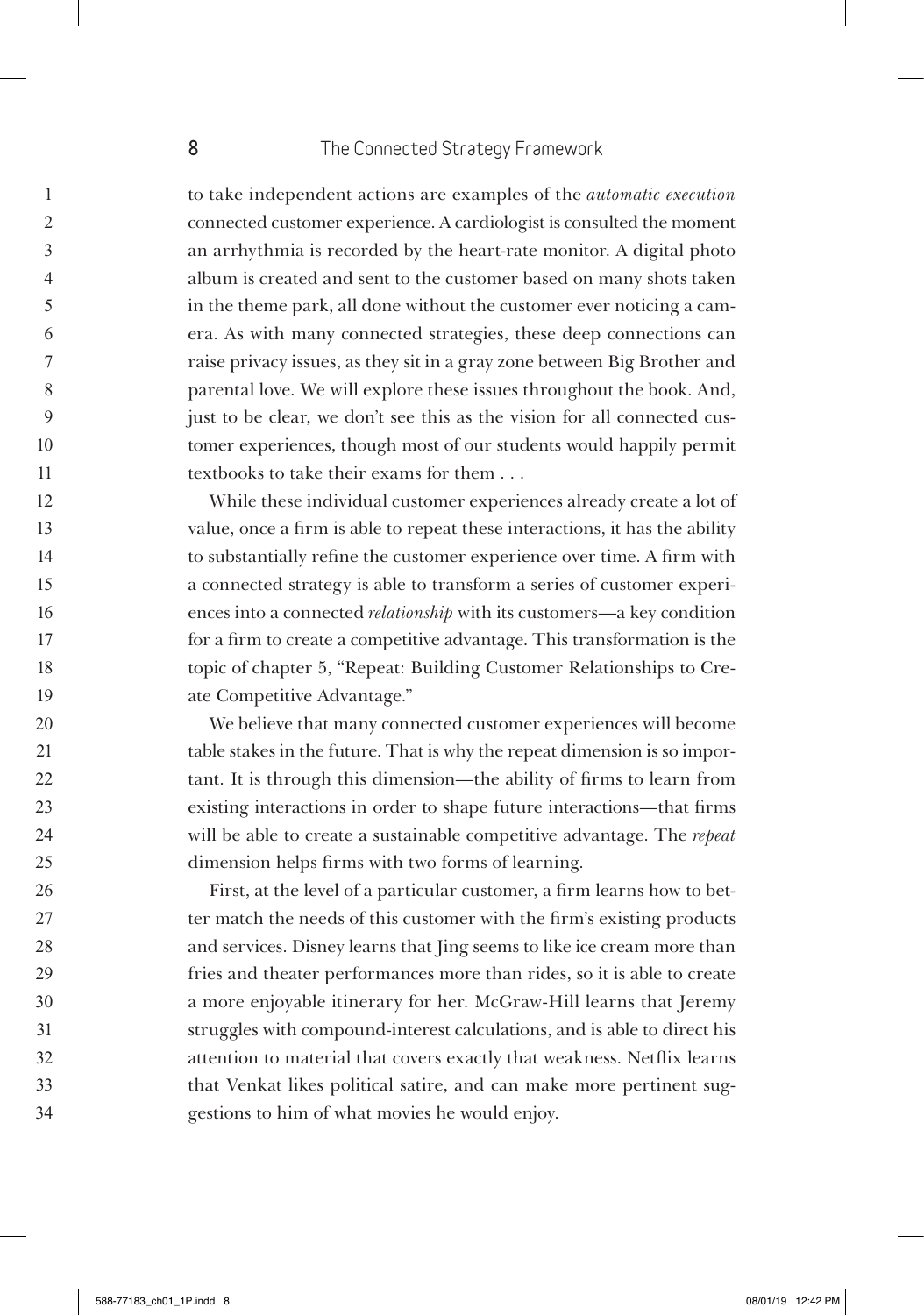Second, beyond this customer-specific learning, the firm can engage in population-level learning, allowing it to adjust its existing portfolio of products and services. Disney learns that the general demand for frozen yogurt is increasing, so it can add more stands serving frozen yogurt. McGraw-Hill learns that many students struggle with compoundinterest calculations, so it refines its online module on this topic. Netflix observes that many viewers like political dramas, so it licenses additional series in this genre. Moreover, population-level learning may allow a firm to know more about its customers than any of its suppliers do, thereby enabling it to create new products and services. Having deeper customer insight allows McGraw-Hill's content producers to add new educational experiences, and Netflix to move into movie production itself.

Over time, these two levels of learning have another very important effect: firms are able to address more fundamental needs of customers. McGraw-Hill might learn that its customer wants not just to learn financial accounting but in fact to make a career on Wall Street. Nike might find out that a particular runner is interested not just in keeping fit but also in training to run a first marathon. This knowledge can lead to opportunities to create an even wider range of services and to trust relationships between firms and customers that become very hard to break by competitors. To build these trusted relationships, customer data needs to be used in transparent and secure ways, a topic we return to at the end of chapter 5.

Chapter 6, "Workshop 2: Building Connected Customer Relationships," concludes part II of the book by guiding you through a series of exercises that will assist you in creating connected customer relationships.

# **Part III: Creating Connected Delivery Models**

Once you have an idea of the type of connected relationship you want to design for your customers, the question is how to implement this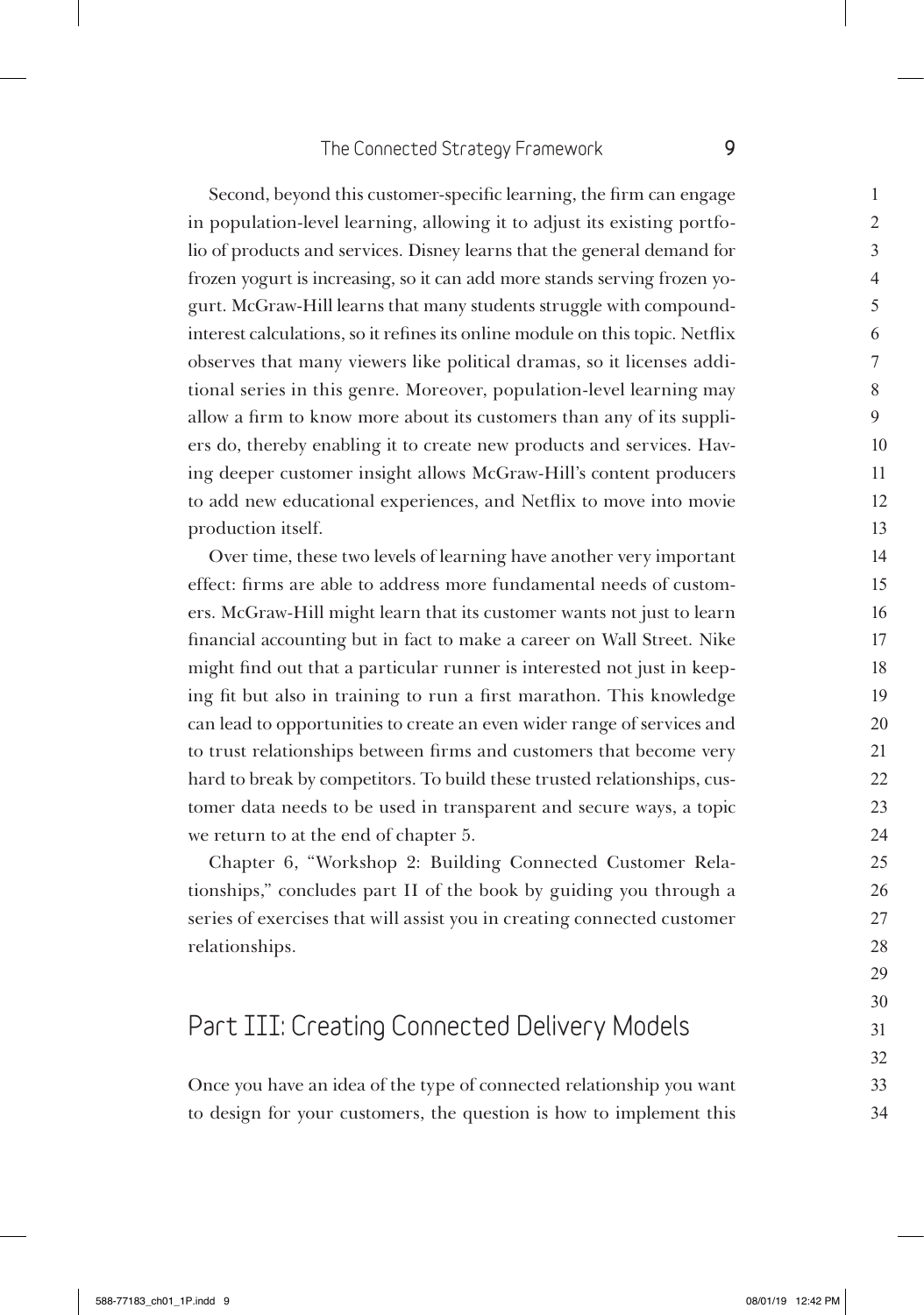# HOW THIS BOOK CAME TO BE

At the Wharton School, both of us teach in the MBA and executive education programs, and we are codirectors of the Mack Institute for Innovation Management. In the last few years, as new and existing firms disrupted their industries by fundamentally changing how they connect with their customers, we have begun to think about the principles underlying their success. At the same time, more and more managers have come to Wharton Executive Education to learn how to create opportunities for their own businesses using these principles. As a result, we set out both to help managers navigate the world of the Internet of Things, the sharing economy, platform strategies, deep learning, fintech (financial technology), and so on, and to provide them with a tool kit to create connected strategies for their own organizations. Our thinking was sharpened and refined through hundreds of sessions with executives and MBA students. The stories they shared of their own experiences and challenges were essential feedback as we developed the framework we now call connected

relationship in a cost-effective way. You need to create a connected delivery model. These models consist of three parts, which form the subjects of the next three chapters.

In chapter 7, "Designing Connection Architectures," we lay out different ways in which firms can reshape the network of connections among the various players in their ecosystems. Ride-hailing firms such as Uber and Lyft have created connections between previously unconnected parties: individuals with cars and individuals looking for a ride. Such a configuration of the value chain has its advantages, but there are many alternatives. In the world of mobility, Daimler has decided to create its own car-sharing service (Car2Go), forming a direct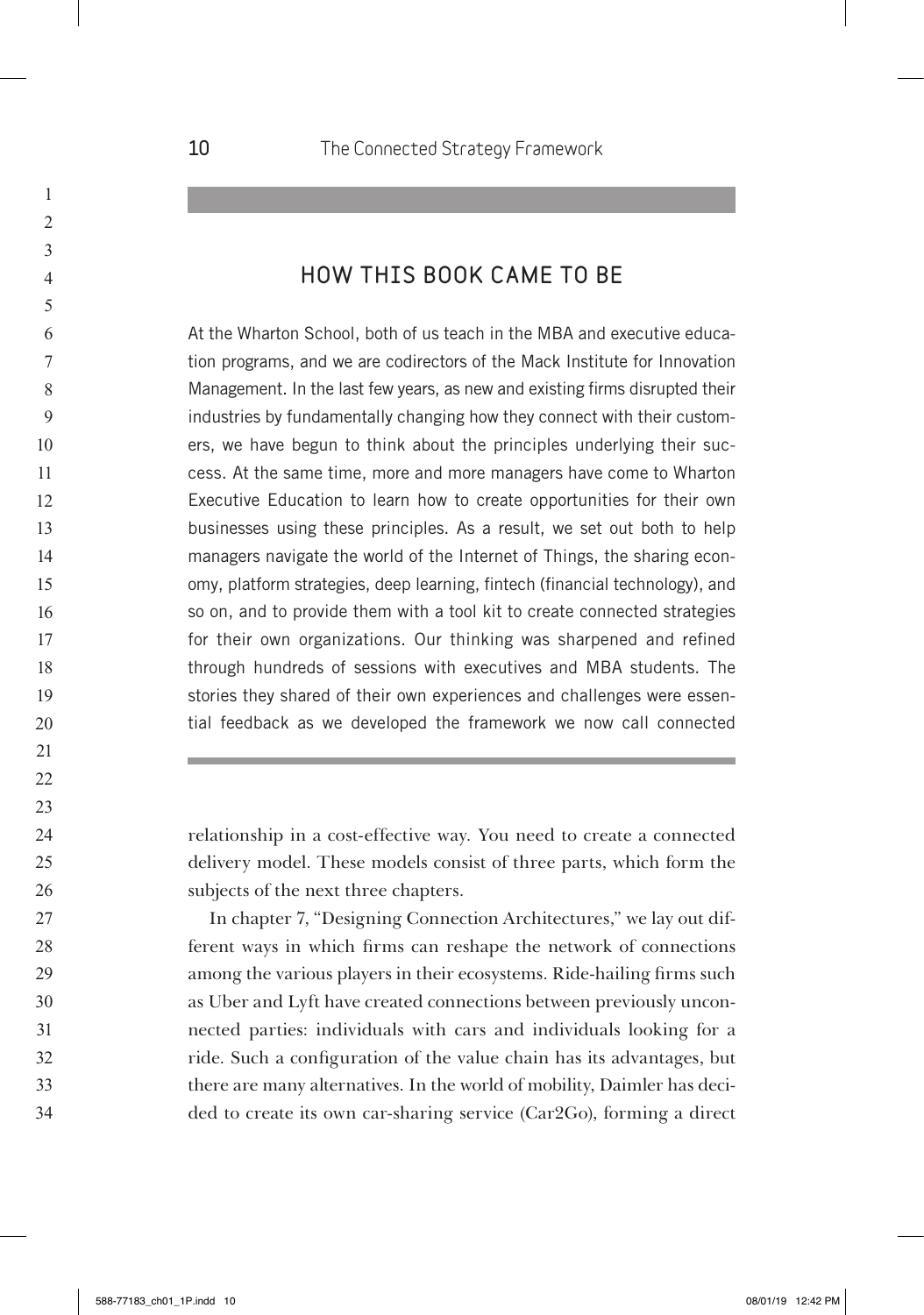strategy. The book you hold in your hands (or read on the screen) is the result.

As in any research, we have stood on the shoulders of giants. We have greatly benefited from the broad-ranging research by Michael E. Porter, who has investigated the impact of the internet and new technologies on strategy for a long time. The work by Adam M. Brandenburger, Harborne W. Stuart Jr., and Barry J. Nalebuff had an important influence on our discussion of value and willingness-to-pay in chapter 2, while the customer journey we discuss in chapter 4 has its intellectual foundation in the work by Ian C. McMillan and Rita Gunther McGrath. The insightful work by Andrew McAfee and Erik Brynjolfsson on the impact of new technologies on firms and society has always been stimulating for us. Finally, we have been inspired by our friends, colleagues, and coauthors David Asch and Kevin Volpp, whose pioneering work on hovering over patients while outside the hospital has influenced our thinking on connected customer relationships. Obviously, many others have influenced our thinking and work. For readers who would like to dive deeper into the related academic and applied literature, we have compiled a detailed sources section at the end of the book.

connection between a manufacturer and customers. In contrast, Zipcar, another car-sharing operation, has connections to both car manufacturers and renters, as it has to purchase cars before it can rent them out. Finally, ride-sharing service BlaBlaCar operates a peer-topeer network of drivers who offer each other rides whenever an empty seat is available.

When implementing a connected strategy, you need to decide how much of the customer experience your firm will generate internally and how much you will delegate to other partners in the ecosystem. Moreover, you may have to create new connections between players in your ecosystem. Chapter 7 provides guidance on these decisions. As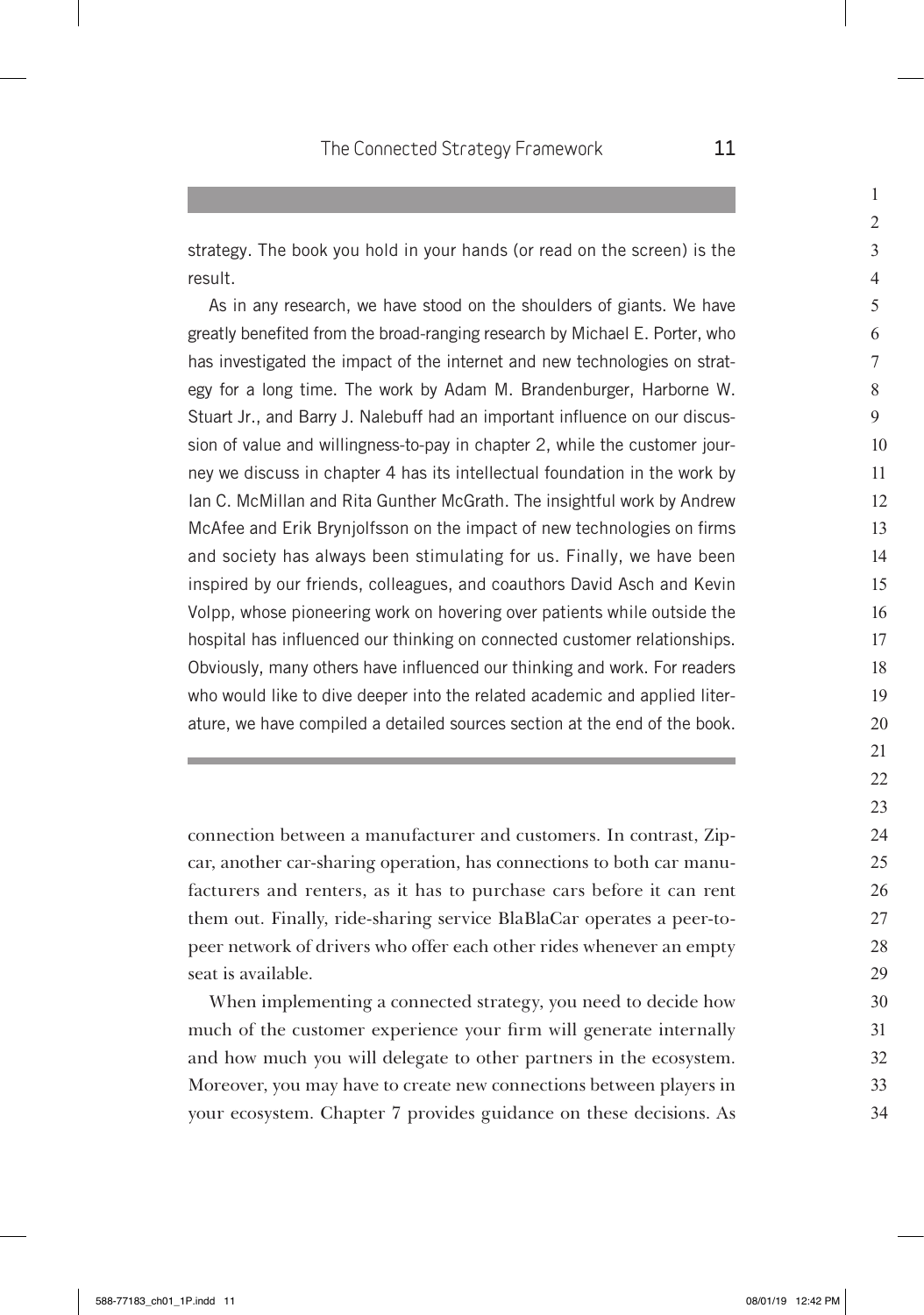# CONNECTED STRATEGY VERSUS PLATFORM STRATEGY

**The last couple of years have witnessed an enormous success of so-called platform strategies.** Connected strategies are different from platform strategies; in fact, you can create value with connected strategies without being a platform.

Platform businesses are not directly involved in serving customers by providing them with goods or services. Instead, their focus is on connecting the producers and customers of such products or services. For example, Uber does not own cars. It connects drivers and their cars with passengers who want a ride. Apple's app store primarily does not sell Apple software. It connects app developers and their software with customers who want to use it. Rather than owning real estate, Airbnb focuses on connecting folks who have empty rooms, apartments, or houses with travelers in need.

A platform really serves two sets of customers. First are those who provide the products or services that are transacted on the platform, be it app developers, drivers, or landlords. And second are those who consume those products or services, such as owners of smartphones, passengers, and travelers. Platform businesses need to appeal to both sets, which is why they are often called two-sided markets. Success is typically achieved by providing a platform for payment, trust building, and dispute resolution and by providing liquidity to the market, making sure there are enough customers to make it worth the providers' effort to join the platform and vice versa.

Though platforms crucially depend on connectivity and are an important design element of our connected strategy framework, they differ along the following important dimensions:

• Platforms are a particular type of what we call connection architecture. Connected strategy, however, also involves creating a con-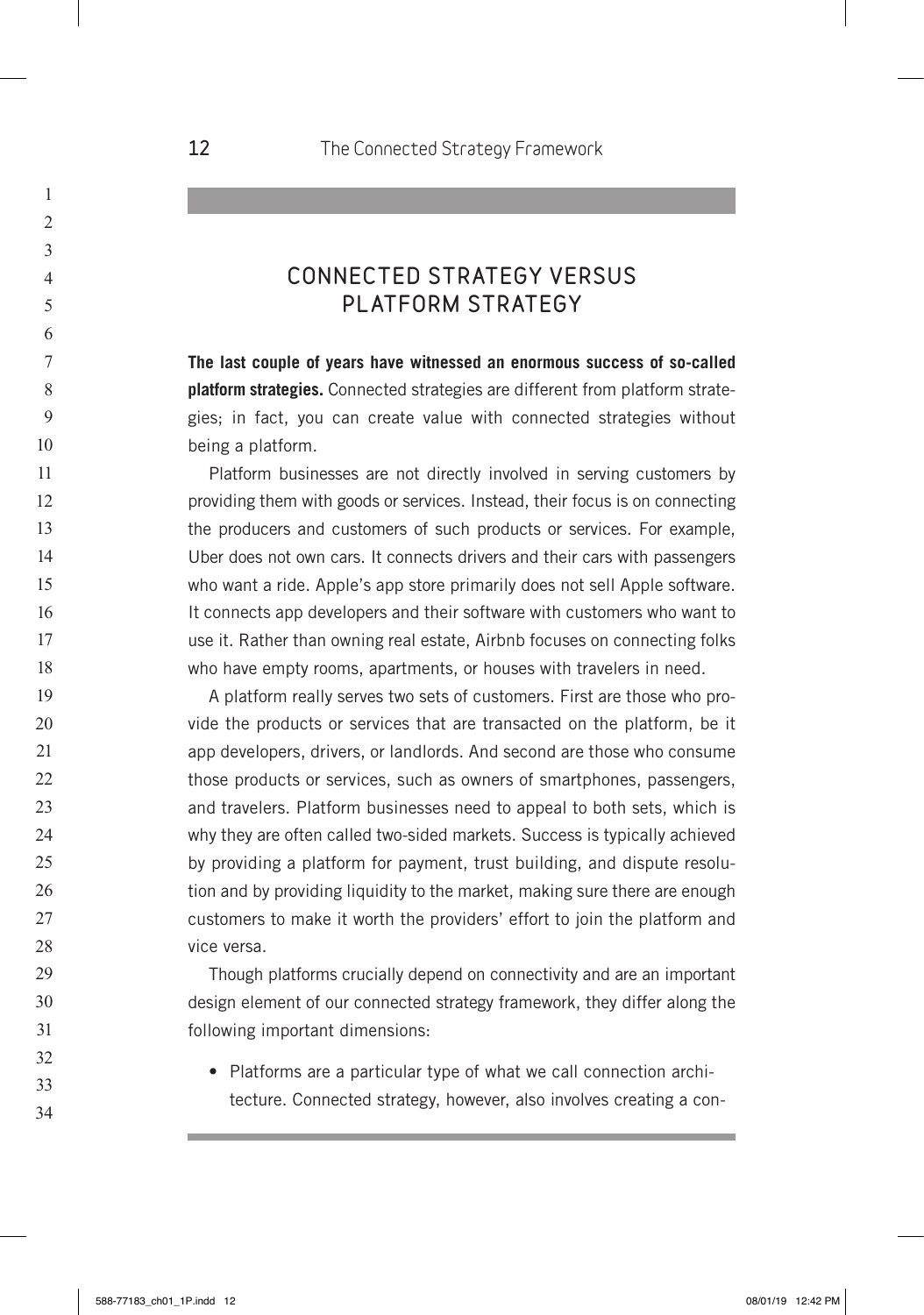nected customer relationship. For instance, Disney has created strongly connected relationships with its customers, but most

of us would not refer to Disney as a platform.

• With the success (and hype) around platforms, the term has unfortunately become rather diffuse and is applied to many different models. As we will see in chapter 5, *platform* is really an umbrella term for several different connection architectures. When Amazon, a platform company, sells through its own warehouses, billions of dollars of fixed assets in real estate, buildings, and logistics are involved. When Amazon facilitates a sale through its Marketplace platform, none of these assets is involved. These are very different business models! Similarly, while Airbnb and Facebook are both platforms, one is connecting customers to individuals who serve as suppliers (of accommodation), whereas the other connects individuals who do not engage in a business transaction. Again, these are very different connection architectures that will require, for instance, very different revenue models. • On most platforms, the relationship between customers and providers is primarily a transactional one, and the revenue model of the platform is to take a cut from these transactions. In contrast, the ultimate goal of connected strategies is to transform episodic transactions into long-term customer relationships precisely to avoid transactional pricing.

In sum, platforms and platform strategies are related to connected strategies and also can be an element of a connected strategy. Yet connectivity allows for many other forms of value creation than the formation of two-sided markets, and it is the aim of a connected strategy to take advantage of them.

31 32 33

34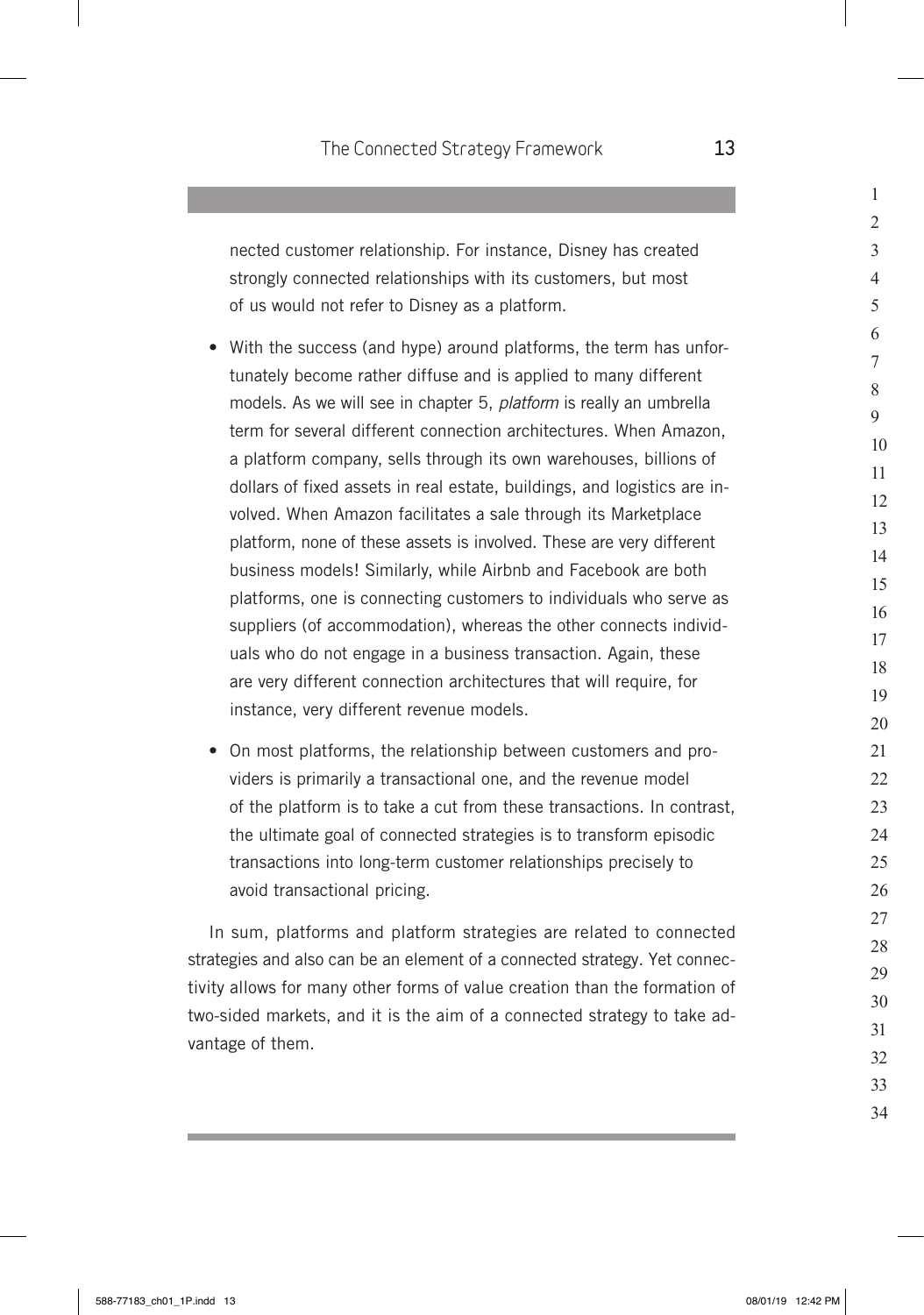we will see, there are five common connection architectures that are used across industries:

Connected producer Connected retailer Connected market maker Crowd orchestrator

Peer-to-peer network creator

In chapter 7, we will describe each of these connection architectures in detail. By recognizing these, you can make the right choices for your business.

We finish the chapter by introducing the connected strategy matrix. We have found this matrix to be a very valuable framework for systematically cataloging the various activities of your competitors in your industry, as well as an innovation tool to create new ideas for your own connected strategy.

Chapter 8, "Revenue Models for Connected Strategies," adds the second design consideration for your connected delivery model: the revenue model. Some connected strategies can rely on traditional revenue models. Disney, in its theme park division, is still making most of its money from admission tickets, food, merchandise, and fees for special experiences inside the park. Contrast this with Niantic and Nintendo, two companies that also produce amazing experiences centered on fictitious characters. With Pokémon Go, the partners have leveraged augmented reality to create a technology platform that turns any place into a virtual theme park. You can play it anywhere, anytime, and you can play it for free, together with its other sixty-five million active users. Niantic creates revenues through in-app purchases that enhance the game and through sponsorships by firms that create desirable locations for the game (e.g., Starbucks and McDonald's).

Technological advances are often what make connected strategies economically feasible. Of course, everyone would like to have person-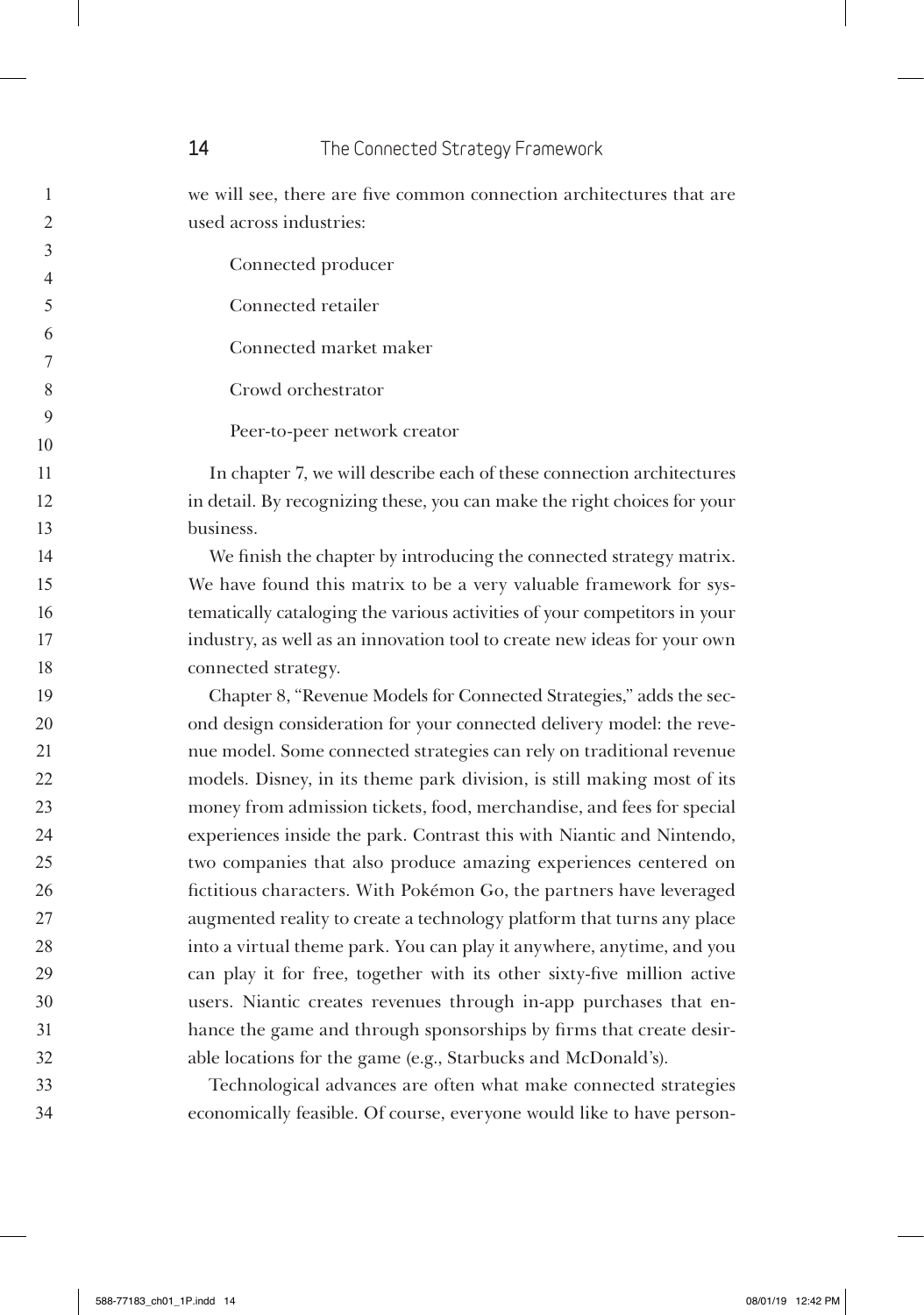alized, on-demand services that fulfill the most fundamental needs. But how can firms offer such customized services at affordable prices? Vast improvements along many dimensions, from data gathering, data transmission, and data storage to data analysis, logistics, and manufacturing, have made connected strategies a possibility. In chapter 9, "Technology Infrastructure for Connected Strategies," we will help you sift through these advances. By coming back to the connected relationships that you have designed in part II, we can identify key technologies and systematically ask which of these technologies will enable you to further advance your connected strategy.

Finally, chapter 10, "Workshop 3: Building Your Connected Delivery Model," presents a series of exercises and tools that will allow you not only to build your own connected strategy but also to get a better understanding of what is happening around you in your industry.

The concepts just introduced allow us now to formally define a connected strategy:

*A firm's connected strategy is a set of operational and technological choices that fundamentally changes*

- how the firm connects to its customers by implementing the recognize-request-respond-repeat loop, which transforms episodic interactions into continuous relationships with low friction and high degree of customization, and
- what connections the firm creates among the various players in its ecosystem through the type of connection architecture it chooses and the subsequent economic value captured through a revenue model.

30 31 32

33 34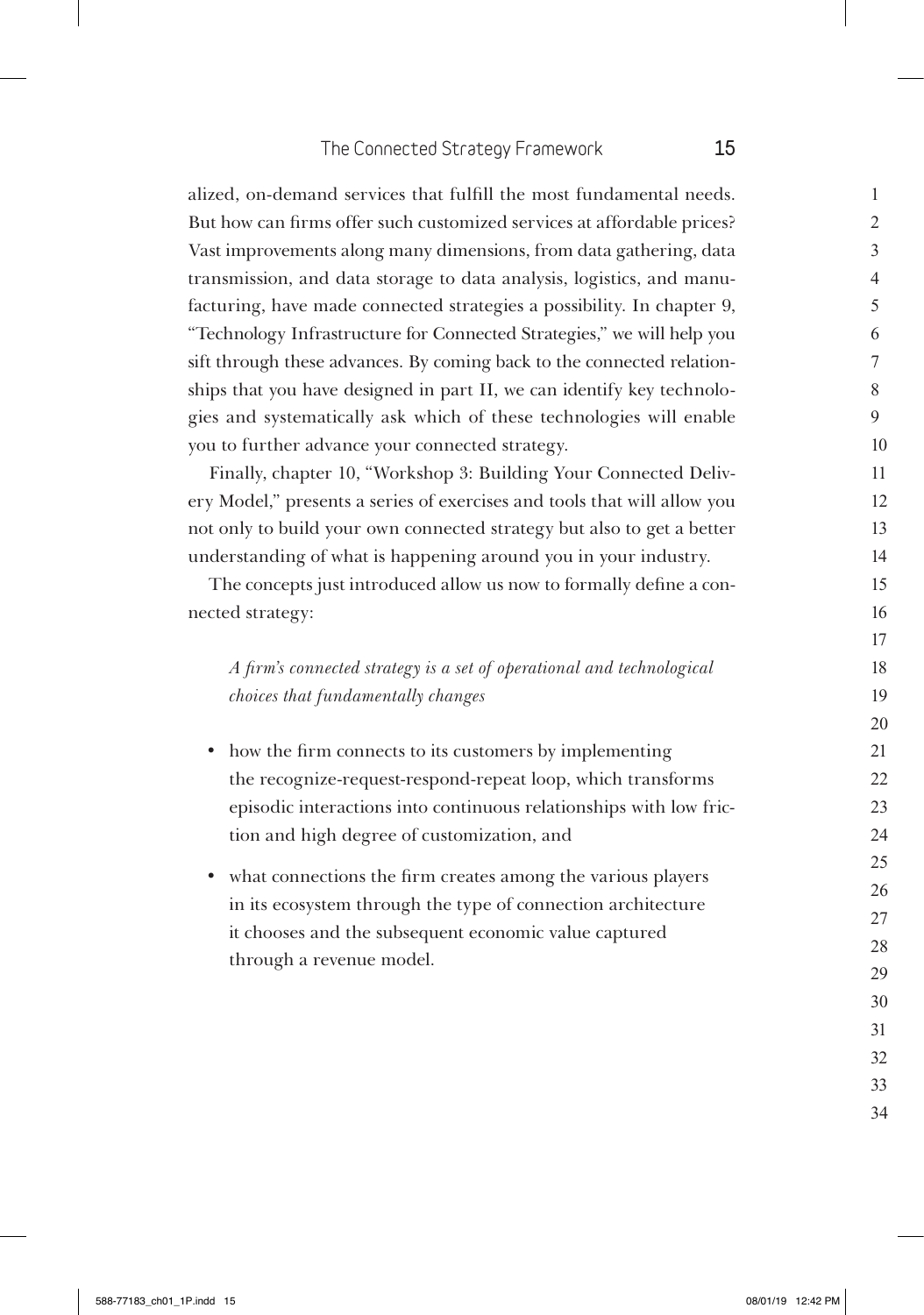# BUSINESS-TO-BUSINESS CONNECTED STRATEGIES

Connected strategies are arising in both business-to-consumer and business-to-business settings. Consider Rolls-Royce's transition from a simple seller of aircraft engines to a much broader service provider enabled by deeper connectivity. Today's aircraft engines are packed with sensors that generate gigabytes of data. This data allows Rolls-Royce to have a precise understanding at the level of individual parts within an engine. While previously parts such as a fuel pump would be replaced on a fixed schedule, now Rolls-Royce can replace pumps earlier or later depending on the state of the pump. This creates significant cost savings either by avoiding engine problems and subsequent flight delays (if a pump was previously replaced too late) or by being able to use a pump longer than normally. The ability to deliver preventative maintenance has allowed Rolls-Royce to change its revenue model from selling engines to selling flying hours, aligning incentives between itself and its customers. Moreover, when engines are decommissioned and returned, Rolls-Royce knows the exact performance profile of each part and is able to recover 50 percent of the materials to remanufacture them for use as new components, reducing manufacturing costs. Being able to aggregate data across a customer's fleet allows Rolls-Royce to gain further insights. For instance, a clean engine burns less fuel, but washing engines is costly. Using fleetlevel data, Rolls-Royce is able to determine the optimum time for each engine in a fleet to get washed. Finally, by adding additional data sources such as technical logs, flight plans, forecasts, and actual weather data, Rolls-Royce is able to provide insights to its customers for how to increase fuel efficiency—for instance, through improved flight schedules. Through its connected strategy, Rolls-Royce has increased the value it delivers to its customers while at the same time increasing its own efficiency.

588-77183\_ch01\_1P.indd 16 08/01/19 12:42 PM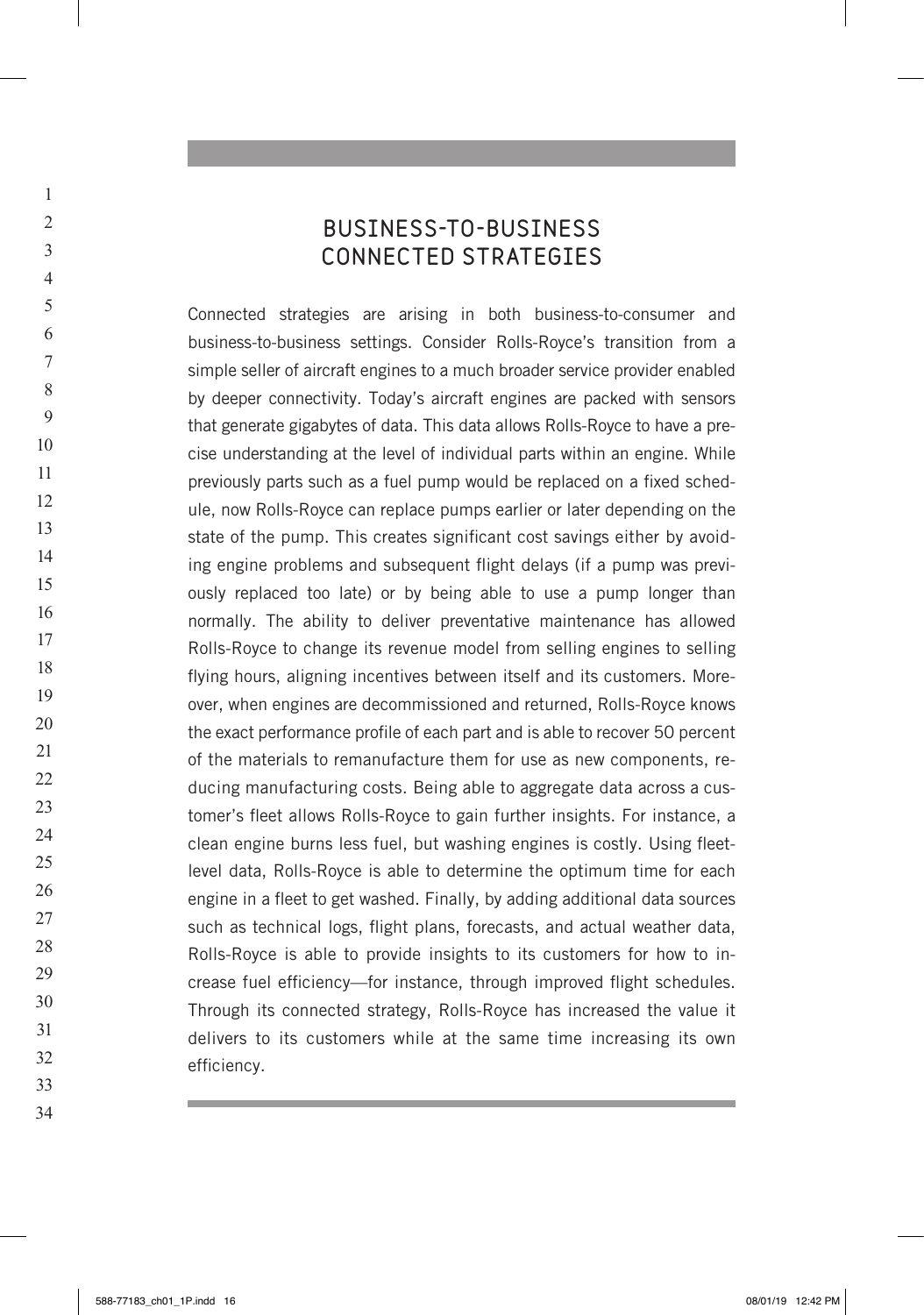# **How to Use This Book**

You probably are reading this book not just for your entertainment but rather with the intent of reflecting on how your organization creates connections to your customers and suppliers. We get it. That's why we wrote this book neither as an academic textbook nor as a scholarly treatise. The main purpose of our writing is to help you design your own connected strategy so that you can create a competitive advantage for your firm.

At the end of each part of this book, we want to pause and help you apply all the frameworks in the form of a workshop. Each workshop consists of worksheets and guiding questions that we have road-tested with a large number of our executive education participants. Use them on your own, or even better, use them to engage your team members and other stakeholders in a structured workshop.

On the website for this book, connected-strategy.com, you can find more information on how to run your own workshop. The site has suggested timelines for the workshops, as well as downloadable templates of all exercises and group assignments. We also provide you with a number of filled-out examples for the worksheets that will be useful as you apply the tools we present in this book. Lastly, the website hosts dozens of podcasts featuring executives from a wide array of industries, from consulting to education and from banking to security services.

To illustrate our ideas and frameworks in this book, we use many examples from firms around the world. Some of these examples will hopefully spark ideas for your own organization. At the same time, we want to be clear about one thing: we certainly do not expect all the firms we mention to emerge as winners in their industries. Frankly, we would be extremely surprised if they did. The world of connected strategy is developing, and many new winners and losers will be created. We believe in the power of the ideas we present in this book, but we are not offering investment tips for particular firms.